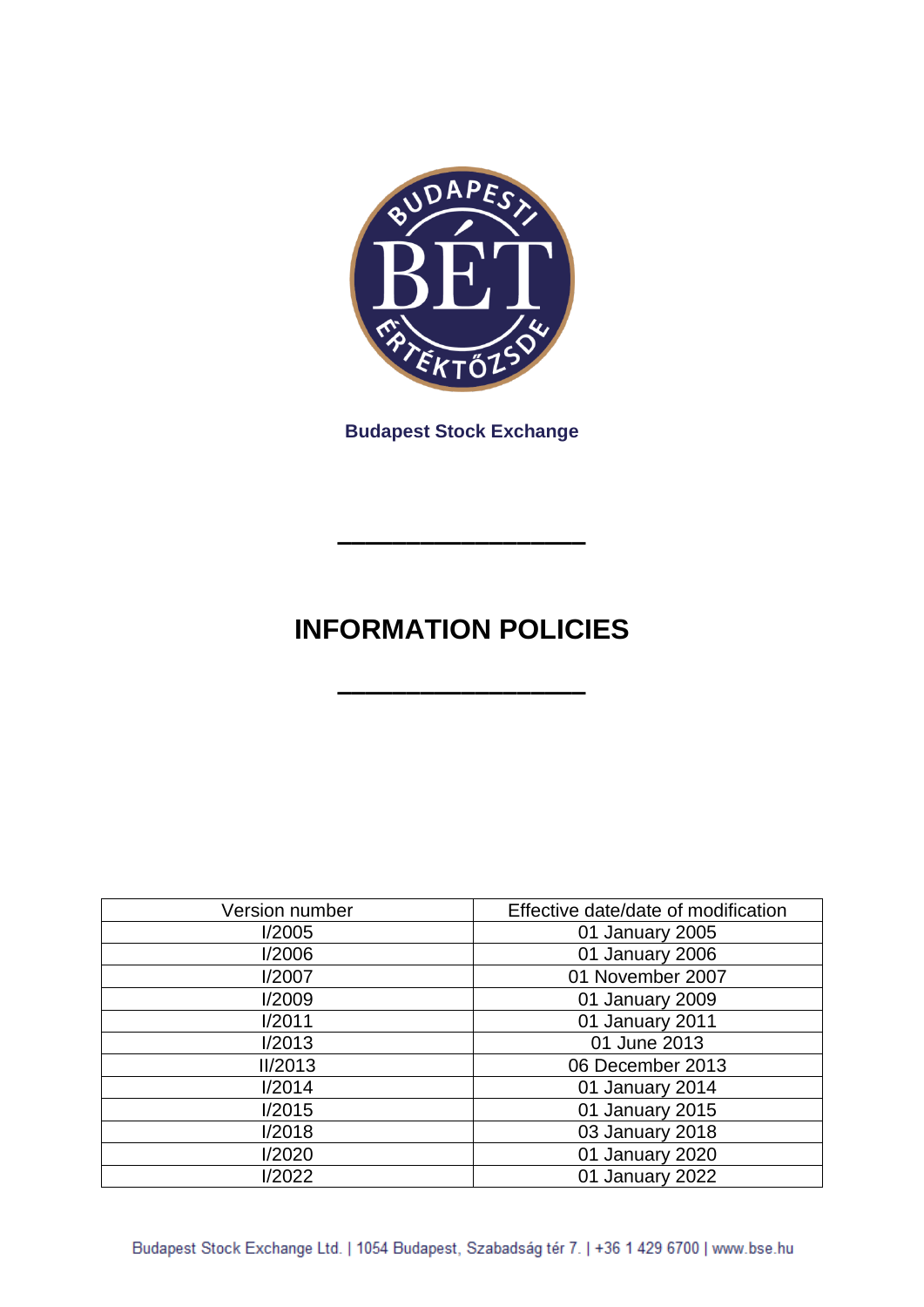

# **Budapest Stock Exchange Ltd. Information Policies**

# **1. Distributor's Group**

- 1.1 BSE allows Distributor's Group to include Affiliated Companies and third party Service Facilitators.
- 1.2 An Affiliated Company or a Service Facilitator accepted by BSE in accordance with Section 12.3 of the IDA may use Information within Distributor's Service(s). Distributor remains liable for licence fees applicable to Affiliated Companies' or Service Facilitators' use of Information within Distributor's Service(s). BSE reserves rights to withhold or withdraw permission for any Person to act as a Service Facilitator.
- 1.3 Service Facilitators may be agents of Distributor, owners or operators of websites displaying Distributor's Service(s), software developers, facilities managers, property managers or providers of other support services.
- 1.4 BSE acknowledges the Service Facilitator's activity if the relation between Distributor, Service Facilitator and Subscriber is the following:
	- (a) For Information access Service Facilitator should contract with Distributor directly. Subscriber's contractual partner for receiving Information is always the Distributor.
	- (b) Distributor retains full control, either technically or via an agreement acceptable to BSE, over all display and release of Information to Subscriber provided by Service Facilitator.
	- (c) Distributor unconditionally guarantees and accepts responsibility for performance of all obligations under the Agreement in respect of Information distributed via Service Facilitator.
- 1.5 BSE may inspect and audit agreements and controls relating to the use of Information by a proposed Service Facilitator.
- 1.6 Service Facilitators have no right to use Information outside the Distributor's Service(s).

# **2. Distributor's Use of Information**

Use of Information by Distributors is permitted subject to the terms of the IDA. In addition:

#### 2.1 **Storage and Processing of Information**

2.1.1 Distributor may store and process (including extraction, verification, (re)arrangement, adaptation and packaging) Information for the purpose of distribution of Information within Distributor's Service(s).

#### 2.2 **Display of Information**

- 2.2.1 Distributors must:
	- (a) credit, wherever technically feasible, BSE and/or any Information Provider or other source(s) of Information specified by BSE as the source(s) of the Information,
	- (b) not misrepresent the Information,
	- (c) not deface or remove any trademarks transmitted with the Information,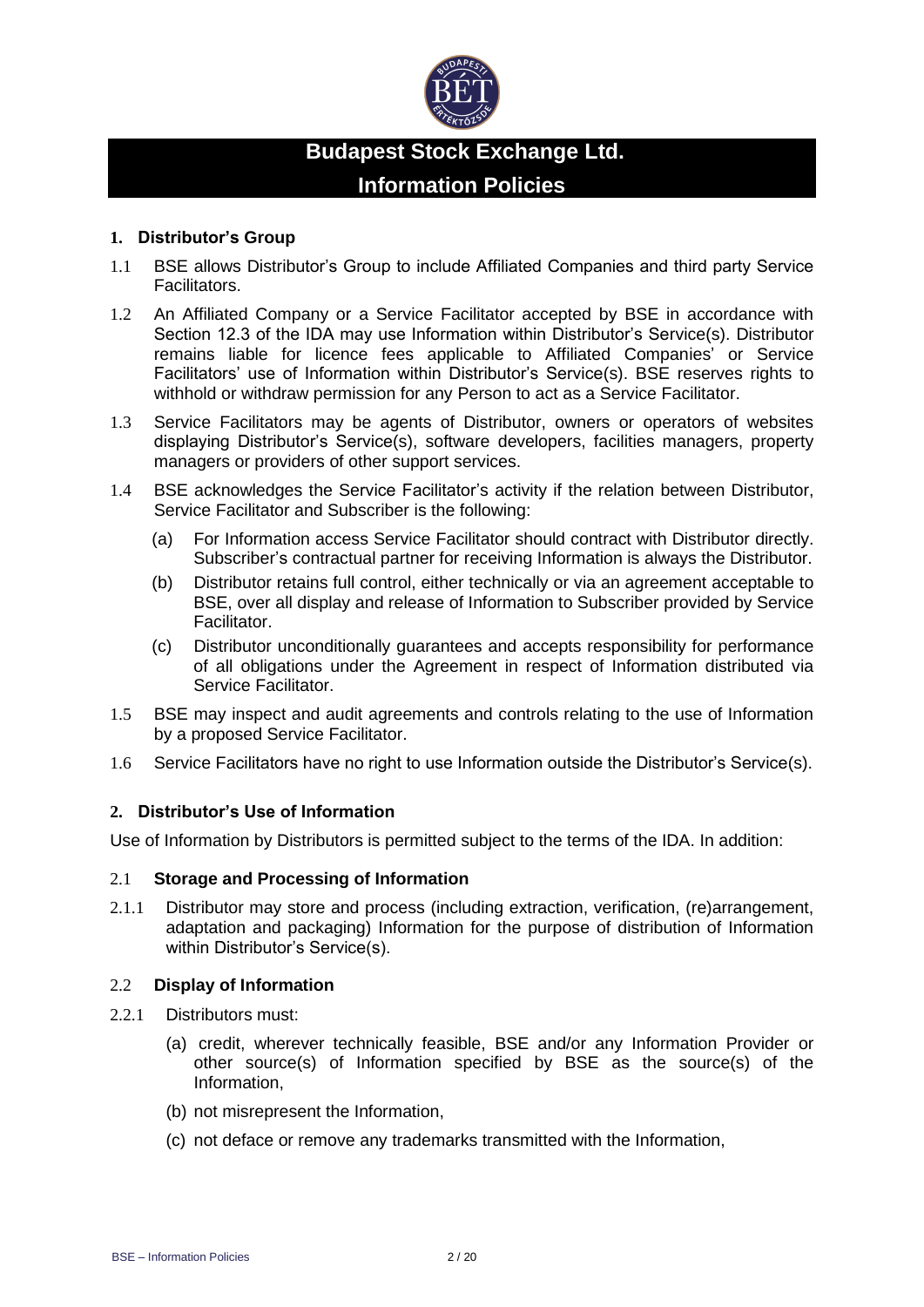

- (d) ensure, wherever technically feasible, that Delayed Information and End-of-Day Information are clearly labelled, that the period of delay or time of original dissemination is noted in all Services incorporating Delayed Information and Endof-Day Information.
- 2.2.2 Where possible, Distributor shall use reasonable efforts to disseminate Information so that it may be displayed with the time stamp of BSE (hours, minutes and if possible seconds).
- 2.2.3 Information must not be displayed on public Internet Websites alongside content BSE considers inappropriate, including but not limited to explicit sexual content, racial or religious hatred, or incitement to violence.

### 2.3 **Distribution to Secondary Distributors**

2.3.1 Distributor shall notify BSE in writing of any third party that desires to become a Secondary Distributor of any member of Distributor's Group. Prior to release of Information to a Secondary Distributor the Distributor is required to obtain written confirmation from BSE that the proposed Secondary Distributor has executed the appropriate agreement with BSE. If a member of Distributor's Group releases Information to a Secondary Distributor prior to obtaining such written confirmation, Distributor will be responsible for paying BSE all fees that otherwise would have been payable by the Secondary Distributor.

# 2.4 **General Rules of Information Distribution**

2.4.1 In case of distribution of Real-time Information other than Real-time Index Package Information Distributor must:

(a) ensure that each Subscriber has executed a Subscriber Agreement with Distributor,

- (b) ensure that all use and distribution of Real-time Information is identified and measured with an approved Unit of Count and is subject to effective Internal Controls, except where BSE Information Policies allow Real-time Information to be distributed without the need to identify and report the recipient.
- 2.4.2 Distributor may distribute Delayed or End-of-Day Information and Real-time Index Package Information without requiring Subscriber to execute a Subscriber Agreement, provided that Subscribers and other authorised recipients of such Information are informed that:
	- (a) BSE and Information Providers reserve all Intellectual Property Rights to the Information,
	- (b) BSE and Information Providers accept no liability for the display of the Information or any losses or claims arising from use of the Information,
	- (c) Information is for the personal use of the recipient and may not be redistributed by the recipient to any third party without the permission of BSE,
	- (d) BSE may suspend or terminate receipt of Information by any party if BSE has reason to believe the Information is being misused or misrepresented.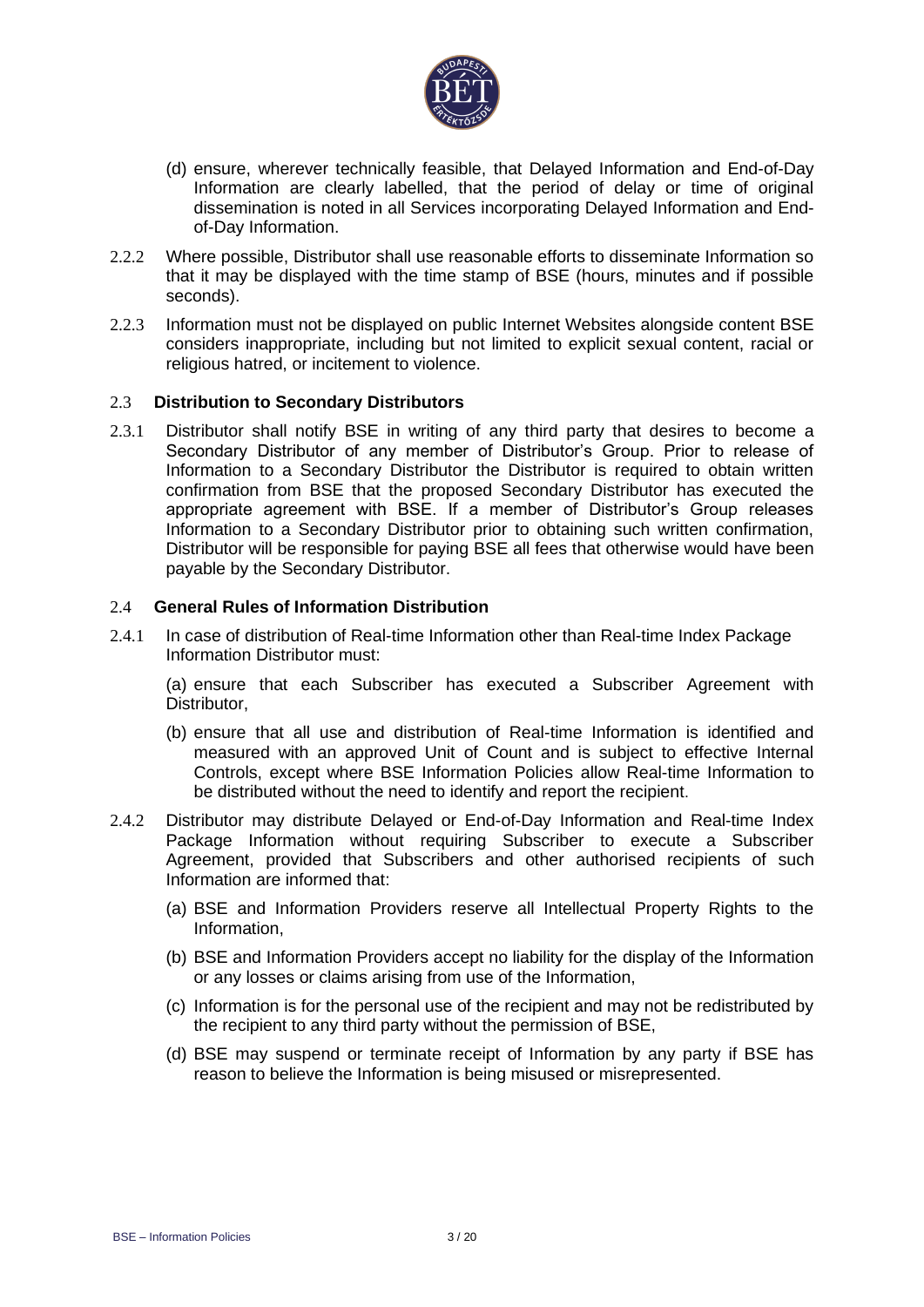

# 2.5 **Special Types of Information Distribution**

### 2.5.1 **Distribution of Limited Extracts of Information**

2.5.1.1 Distributor or Subscriber may include limited extracts of Information on an occasional basis in written or oral communications with third parties, without fees or other obligations, provided that these communications do not involve the regular or systematic distribution, display or processing of Information. BSE reserves all rights to determine whether communications including Information qualify as limited extracts for this purpose. BSE reserves the right to regard as unauthorised redistribution of Information any communication of Information that in BSE's view does not qualify as limited extracts.

#### 2.5.2 **Internet**

- 2.5.2.1 BSE requires all Websites to where Information is distributed to be identified, recorded and controlled. In addition, for Websites displaying Real-time Information other than Real-time Index Package Information, Distributor must ensure that all access is restricted to registered Users with individual passwords and user ID's and valid Subscriber Agreements.
- 2.5.2.2 BSE reserves all rights to determine whether any public Internet display shall be regarded as a separate Website for the purposes of the Agreement.
- 2.5.2.3 Any publicly accessible Website to which Distributor distributes Delayed or End-of-Day Information or Real-time Index Package Information must include a statement that it is prohibited to use, reproduce, display, perform, modify, transmit and distribute the Information without prior written permission of Distributor. The exact wording of this statement will be left to Distributor's discretion.

# 2.5.3 **Media Distribution**

- 2.5.3.1 For the purposes of the Agreement Media Distribution is generally defined as the display of Information to the public via specified newspaper, TV, radio or similar information services, provided that electronic storage and/or processing of BSE Information by the recipient is prevented, excluded and/or expressly forbidden without prior permission from BSE.
- 2.5.3.2 Only Delayed or End-of-Day Information may be subject to Media Distribution. Distribution of Real-time Information to the same recipients does not qualify as Media Distribution.
- 2.5.3.3 Delayed and End-of-Day Information may be delivered free of charge to press, TV and radio publishers for the sole purpose of print, TV and radio publication.
- 2.5.3.4 Media Distribution may include the occasional inclusion of Information in on-line service content and on-line messaging services. Standard or regular displays of Information in public Internet or on-line news and information services will not normally qualify as Media Distribution and will normally be subject to the Website regulations.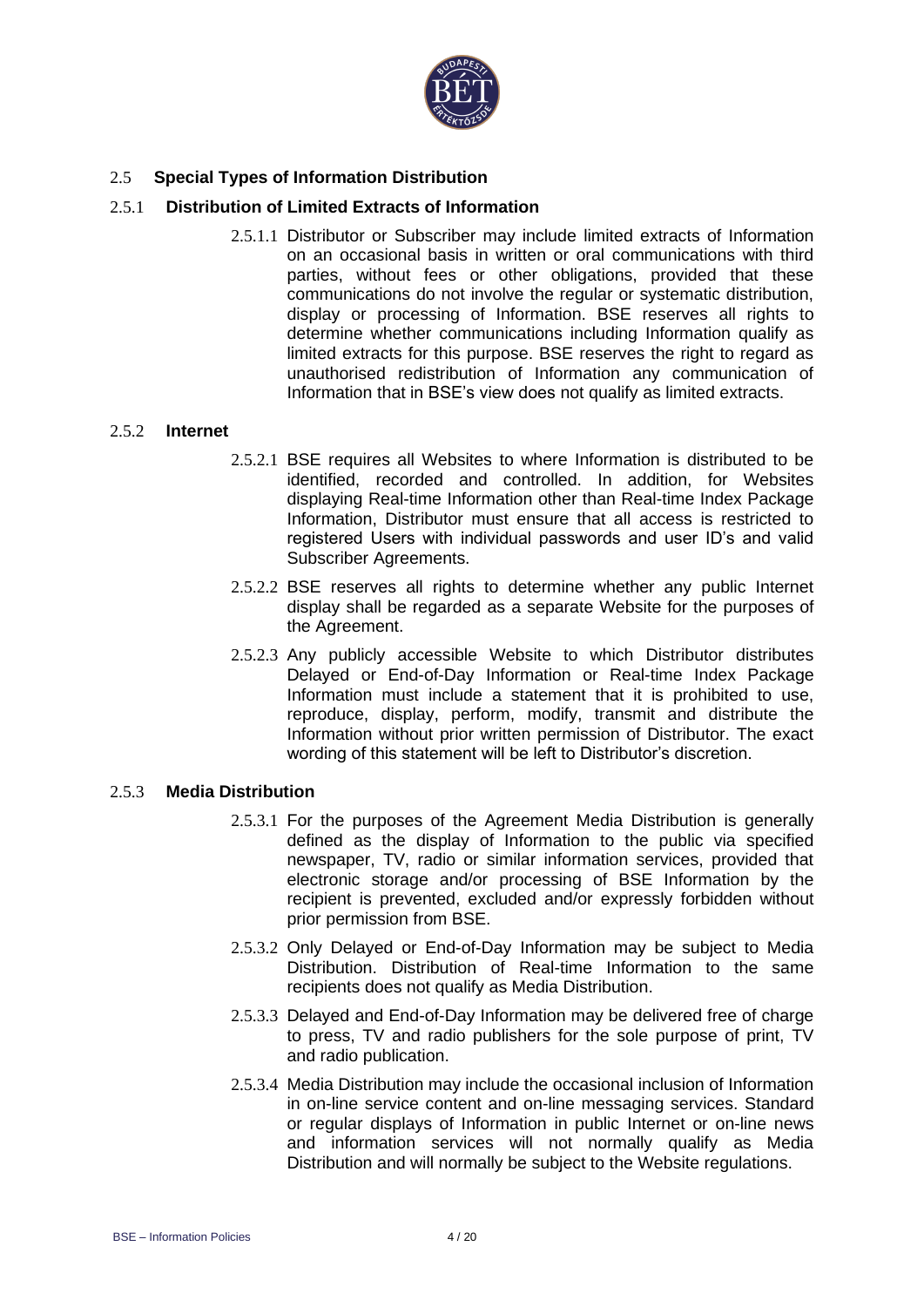

2.5.3.5 BSE reserves all rights to determine whether any proposed form of publication qualifies as Media Distribution, to withhold or withdraw Media Distribution rights at any time and to apply to Distributor any other fees that may be applicable if a proposed form of Information distribution is not accepted as Media Distribution.

# 2.5.4 **TV Ticker Display Mode**

- 2.5.4.1 Real-time Information via TV Ticker Display Mode may be displayed as set out below:
- (a) Any TV network may display Real-time Information via TV Ticker Display Mode provided that the cumulated time interval of displaying the Information does not exceed one (1) hour per trading Day.
- (b) Real-time Information via TV Ticker Display Mode in full trading hours may only be displayed on close circuit TV networks.

#### 2.5.5 **Customer Areas**

- 2.5.5.1 In the Customer Area the Distributor may display the Information only on Tickers, and Distributor shall pay the Customer Area Ticker Fee in accordance with BSE Schedule of Fees of Information Products.
- 2.5.5.2 In the Customer Area the Distributor may not display Real-time Information.

#### 2.5.6 **Office Areas**

2.5.6.1 In the Office Area the Distributor may display Real-time Information on Tickers, but only for Internal use purposes, and not for public information. In this case the Distributor shall pay the Office Area Ticker Fee in accordance with BSE Schedule of Fees of Information Products.

#### 2.5.7 **Non-Display Usage**

- 2.5.7.1 Distributor may process Information for the purpose of Non-Display Usage. This type of Information use shall be announced to BSE in advance, by submitting a modified Annex 2 and also the relevant license fee(s) shall be paid as per BSE Schedule of Fees of Information Products.
- 2.5.7.2 Subscriber or the Exchange Member that does not qualify as a Distributor may conduct Non-Display Usage, for which activity BSE requires a separate, direct Agreement with Subscriber. If the Subscriber intends to use Information for Non-Display Usage the Distributor shall direct the Subscriber to BSE in order to conclude the above separate agreement. Upon signing this agreement on Non-Display Usage by Subscribers or the Exchange Member that does not qualify as a Distributor becomes the Licensee of BSE. According to the provisions of this separate agreement Licensee pays the license fees directly to BSE as indicated in BSE Schedule of Fees of Information Products.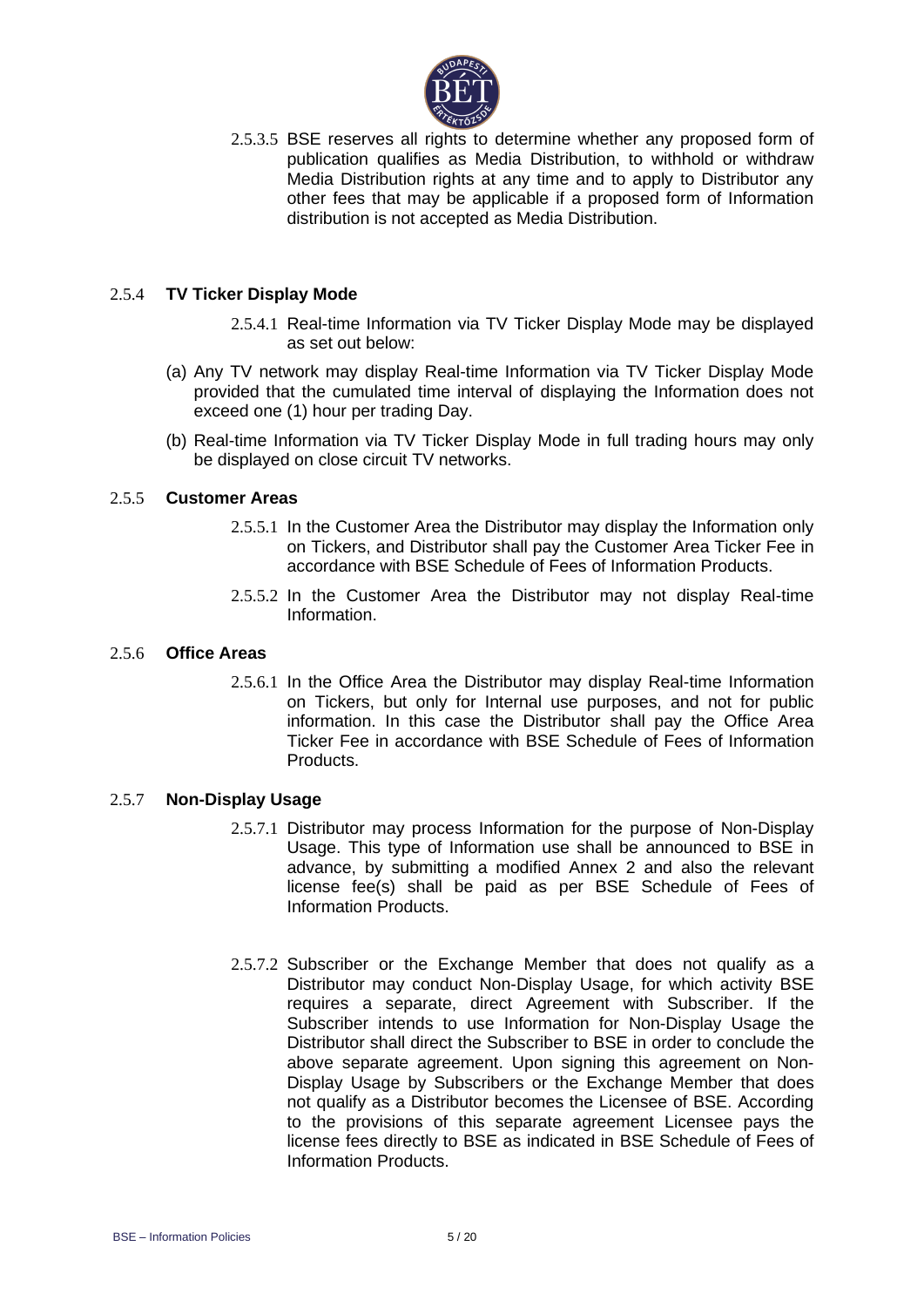

- 2.5.7.3 Non-Display Usage fee shall be applied based on the following categories:
	- Non-Display Usage of Information solely for operating trading platforms including but not limited to MTFs, OTFs,
	- Non-Display Usage of Information by an investment firm which, on an organised, frequent systematic and substantial basis, deals on own account when executing client orders outside a regulated market, an MTF or an OTF without operating a multilateral system (e.g. Systematic Internaliser)..
	- Non-Display Usage of Information for supporting trading-based activities outside the Budapest Stock Exchange's trading venues including but not limited to proprietary trading or market making activity.
	- Non-Display Usage of Information for supporting trading-based activities – with the exception of usage solely for operating trading platforms – conducted solely on the Budapest Stock Exchange's trading venues including but not limited to proprietary trading and/or brokerage activities.
	- Other Non-Display Usage of Information for various applications, calculations and/or evaluations including but not limited to portfolio evaluation, risk management, compliance and surveillance programs, Index creation and other financial product creation (including but not limited to CFDs) based on Real-time and/or Delayed Information,

BSE reserves all rights to determine whether any new product or alternative Information usage constitutes Non-Display Data Usage.

2.5.7.4 If Distributor creates Derived Information in such a way that the Information may be recalculated, reverse engineered then it is regarded as being Information for the purposes of the Agreement. Therefore, all accesses to Information supporting derived data will be subject to the same Reporting Requirements and the applicable monthly variable fees in accordance with BSE Schedule of Fees of Information Products. BSE reserves all rights to determine whether any data constitutes Derived Information.

# 2.5.8 **MiFID II Data**

#### 2.5.8.1 **APA Market Data**

Effective as of 3<sup>rd</sup> January 2018 based on Articles 20 and 21 of MiFIR Investment firms are obliged to publish the details of transactions executed outside a trading venue through an APA.

BSE is entitled to distribute APA Market Data. The annex of the present Information Policies contains the list of APAs that have contractual relationship with BSE for APA Market Data distribution.

APA Market Data is considered as part of the Information. BSE provides the abovementioned APA Market Data to Distributors in a separate Information Package,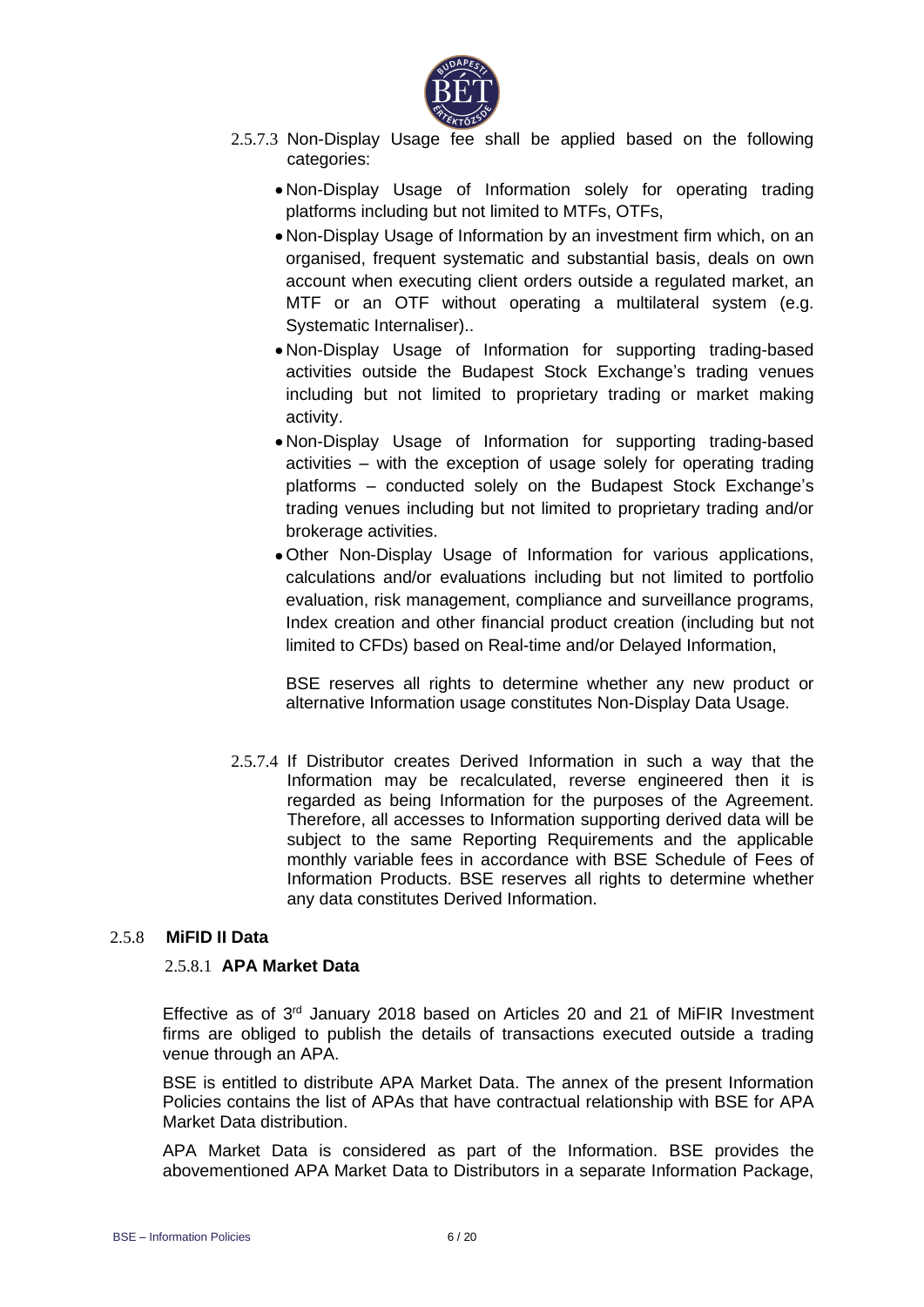

which may be requested by the Distributor by submitting to BSE a duly modified Annex 2. In exchange for the provision of APA Market Data, BSE requires Distributors to pay relevant licence fees, indicated in the BSE Schedule of Fees of Information Products.

BSE as a redistributor of APA Market Data, shall not take any responsibility or shall not make warranties as regards the content or the transmission period from the origination of APA Market Data, and excludes all liabilities that lawfully can be excluded for the damages arising from the above mentioned.

# 2.5.8.2 **Disaggregated Market Data**

BSE in addition to its existing Information, provides Disaggregated Market Data separately in accordance with Article 1 of Regulation (EU) No 600/2014 of the European Parliament and Commission Delegated Regulation (EU 572/2017).

BSE offers Disaggregated Market Data for each instrument referred in Article 3 of Regulation (EU) No 600/2014 and Commission Delegated Regulation (EU 572/2017).

Disaggregated Market Data is considered as part of the Information, and the provisions of the Agreement shall be applied with the exceptions defined in this Section 2.5.8.

BSE provides the Disaggregated Market Data to Distributors in a separate Information Package, which may be requested by the Distributor by submitting to BSE a duly modified Annex 2. In exchange for the provision of Disaggregated Data, BSE requires Distributors to pay all relevant fees, indicated in the BSE Schedule of Fees of Information Products.

#### 2.5.9 **Use of Information extracted from the Trading System**

- 2.5.9.1 By executing the Agreement, the Exchange Member shall be entitled to the use and the distribution of the Information extracted from the Trading System. Except for the receipt of the Information, the same rules apply for the Exchange Member as for the Distributors. With regards to, that the Exchange Member does not receive the Information in the form of Information Packages it is only entitled to transfer or distribute it in compliance with its license based on the Agreement.
- 2.5.9.2 In case of the use of systems that may not display the Information, such as risk management, portfolio valuation system, analytical and / or offer generation applications, trading (robot) systems, etc. the Exchange Member is obliged to discuss the legality of usage and the concerning fee payment obligation.

# **3. Subscriber Agreements**

3.1 Each Distributor is responsible for ensuring that Subscriber Agreements are valid and enforceable in respect of Real-time Information (other than Real-time Index Package Information) distributed via Distributor's Service(s). Use of Real-time Information without a Subscriber Agreement or under a Subscriber Agreement that is unenforceable for any reason will be regarded by BSE as unauthorised use of Information.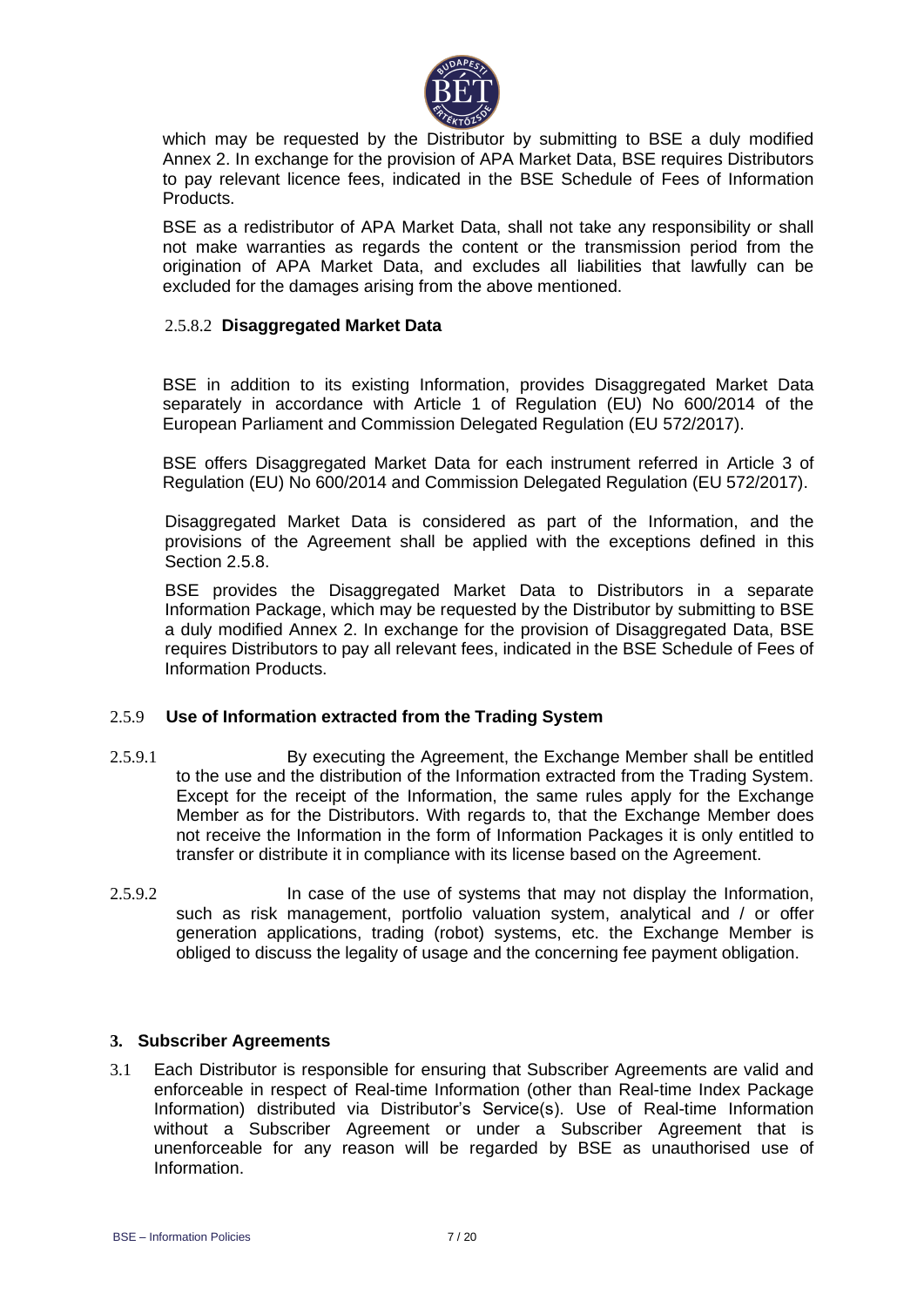

- 3.2 Subscriber Agreements must provide (using substantially similar terms) that:
	- (a) All Subscribers are prohibited from transferring or publishing or making available all or part of the Information to third parties except where (i) Subscribers have the right to disclose the Information to the public in a Customer Area or (ii) limited extracts of Information are distributed by Subscriber as defined in Section 2.5.1.1. Persons who intend to make available Information to third parties shall become either a Distributor or a Secondary distributor in accordance with the relevant regulations of these Information Policies.
	- (b) Professional Subscribers are entitled to use the Information to carry out a regulated financial service or regulated financial activity or to provide a service for third parties. Those Subscribers, who are considered as large undertakings (i.e. meet two of the following size requirements on a company basis: ( (i) balance sheet total of EUR 20 000 000 (ii) net turnover of EUR 40 000 000 (iii) own funds of EUR 2 000 000), shall qualify as Professional Subscribers even if they do not use the Information for provision of any service for third parties.
	- (c) Non-Professional Subscribers may not use the Information, directly or indirectly, for any business or commercial purpose, especially for provision of any service for third parties, and they may solely use the Information for their own purposes, on their own behalf and exclusively for their own benefit. BSE reserves all rights to apply fees for Professional Subscribers where Non-Professional Subscribers do not comply with any of the above terms.
	- (d) All Subscribers recognise the Intellectual Property Rights and the right to legal remedy of BSE in respect of the Information.
	- (e) All Subscribers agree:
		- not to allow other Persons to gain unauthorised access to the Information,
		- not to make their user ID available to another Person,
		- not to use Information for any illegal purpose,
		- to maintain all records and provide all information required by Distributor to meet Distributor's record-keeping, reporting and payment obligations to BSE,
		- to allow BSE or its authorised representatives to audit Subscriber's records and use of Information according to the rules in effect to the Distributor, and Subscriber shall pay the outstanding fees and charges revealed by the audit plus late interest (defined in BSE Information Policies) calculated from the Day following the due date determined by the audit,
		- to obtain and provide any consents needed for BSE or its authorised representatives to review and receive personal data, where necessary for the purposes of verifying or ensuring compliance with Distributor's obligations to BSE.
	- (f) In any display created by Professional Subscribers that incorporates the Information, they shall
		- use reasonable efforts to credit BSE and/or any Information Provider or other source(s) of Information specified by BSE as the source(s) of the Information,
		- not misrepresent Information or deface or remove any trademarks transmitted with the Information,
		- ensure that Delayed and End-of-Day Information are clearly labelled and the period of delay or time of original transmission of Information is noted in all displays of Delayed and End-of-Day Information,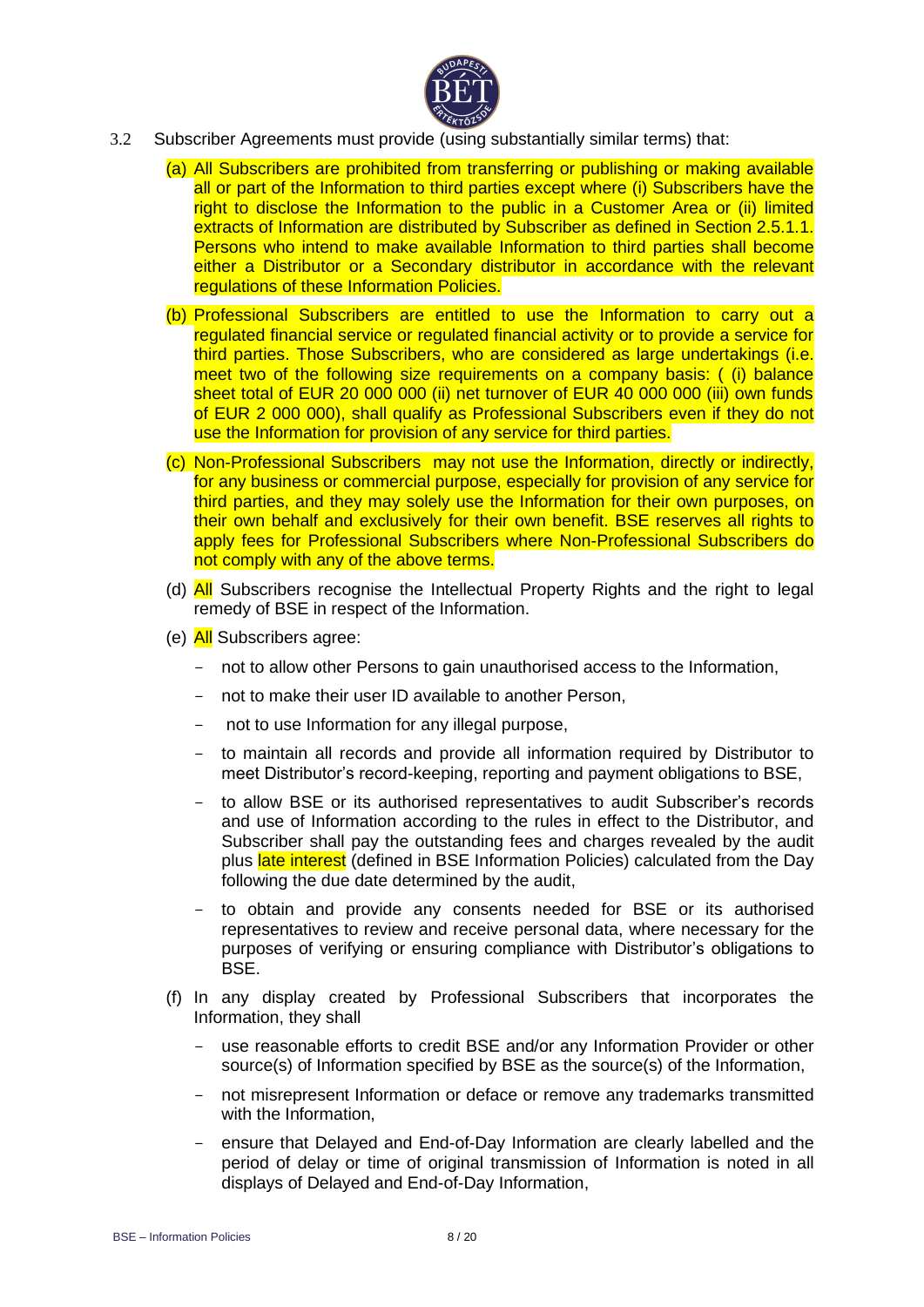

- comply with such other Information display requirements as BSE may specify in BSE Information Policies from time to time.
- 3.3 If Distributor becomes aware that any Subscriber is failing to comply with the provisions of the Subscriber Agreement set above, Distributor must promptly notify BSE and comply promptly with any request by BSE to terminate the delivery of Information to the Subscriber.
- 3.4 Distributors are required to maintain copies of or acceptable electronic records of all executed Subscriber Agreements for a minimum of two (2) years after the termination of the Subscriber Agreement, for audit purposes. BSE reserves all rights to decide whether any proposed form of electronic recording is acceptable.

### **4. Types of fees and Units of Count**

- 4.1 BSE specifies the following fees and Units of Count for access to Information:
- 4.1.1 Annual fees:
	- (a) Annual Technical Connection Fee to be paid by Distributor that receives the Information directly via the Physical Point of Access. Secondary Distributors pay no annual Technical Connection Fee to BSE.
	- (b) Annual Licence Fee to be paid by all Distributors in consideration for BSE granting Distributors the right to use the Information under the Agreement.
- 4.1.2 Monthly variable fees:
	- (a) General Real-time User Fees are payable by Distributor for each ID type with interactive access to Real-time Information (other than Real-time Index Package Information) via Distributor's Service, except where any of the other monthly variable fees listed below apply. General Real-time User Fees depend on data depth (best 5 price levels, best price level or list of transactions without price levels), updating frequency (Continuous or Snapshot) and type of subscription category (professional or non-professional)
	- (b) Customer Area Fees and/or Office Area Ticker Fee are payable by Distributor for each Device equipped in the Location and displaying Information in accordance

with the regulations on Customer Area and/or Office Area as set in BSE Information Policies.

- (c) TV Ticker Fees are payable by Distributor for each TV Network to which Distributor feeds Real-time Information (other than Real-time Index Package Information), in accordance with the regulations on TV Ticker Display Mode as set in BSE Information Policies.
- (d) Electronic Message Fees are payable by Distributor for each Electronic Message sent by the Distributor.
- (e) Website Fees are payable by Distributor for each Website where Delayed or Endof-Day Information or Real-time Index Package Information is displayed via Distributor's Services. The amount of Website Fees depends on the type of Website as detailed in BSE Schedule of Fees of Information Products.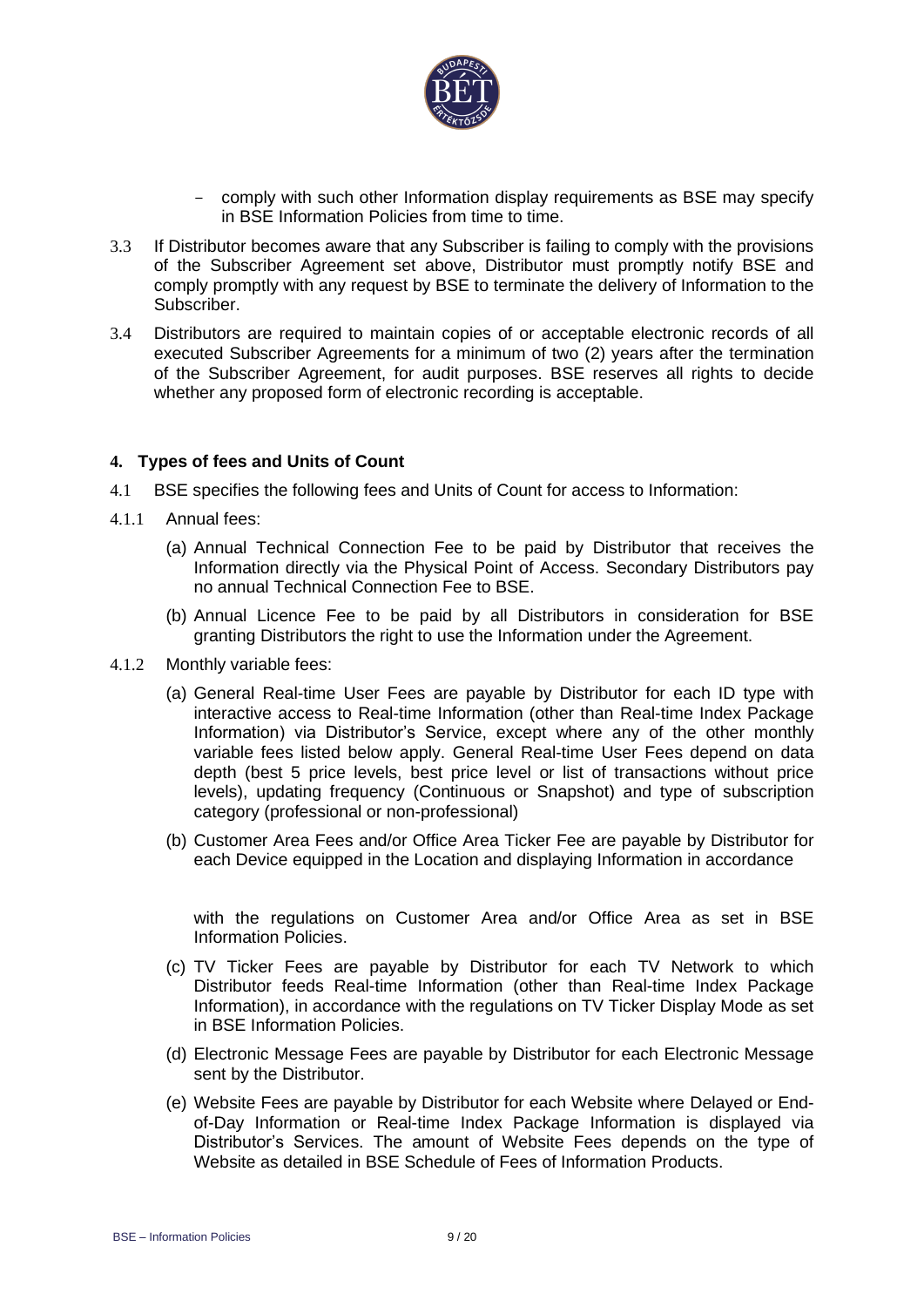

4.1.3 **BSE's Unit of Count is either unique user ID (if the User's logon is the way the** Distributor's Service permissions Information), or a unique terminal ID (if the access to Information is granted at a Device/PC level). Subscribers are entitled to choose freely the unit of count according to their preference. If a User has multiple ID's then each ID is fee liable and the count shall be based upon the number of access points for each ID. If a User has been permissioned to more than one instance on the entitlement system(s), then the total number of instances will be used as the chargeable count for that month.

Subscribers are entitled to choose Unit of Count on the basis of "Net User ID", on the condition that BSE ascertained in advance that the Subscriber is able to identify correctly the number of active users who will have access to the Information within the organisation. Subscribers choosing the Unit of Count on the basis of "Net User ID", shall enter into an IDA with BSE and they may only use the Information for Internal Usage of the Subscriber, without any distribution right. BSE shall conduct an initial check ex ante to validate the number of users and/or the eligibility of the Subscriber and the Subscriber shall reasonably cooperate with BSE in the course of the initial check. BSE or its authorized representatives shall obtain information on the netting process at the premises of the Subscriber. BSE may refuse to provide Unit of Count on the basis of "Net User ID" in case as the result of the above initial check, BSE finds that the Subscriber is unable to identify correctly the number of active users who will have access to the data within the organisation or the customer is unable to precisely and regularly report to BSE the number of its active users.

After getting approval of the reporting by Unit of Count "Net User ID" by BSE, Subscriber shall inform the Distributor accordingly. The Distributor shall be under the obligation to use specific product codes that do not trigger data fees. If a Distributor refuses to introduce such specific product codes, reporting on the basis of the Unit of Count "Net User ID" is not possible.

Subscribers choosing "Net User ID" must comply with the Reporting Requirements as per Section 5., Sections 6.1, 8.2, 8.3, Section 7 "Backdated Credits" and Section 9 "Payment" shall be applied mutatis mutandis to Subscribers choosing "Net User ID".

The Unit of Count for Non-Display data usage is the location where the creation and Non-Display Usage is conducted including the procession of the raw data (Information). This is the most reasonable measuring method to count the provision of Non-Display data to the Subscriber, because, considering the data distribution system used, a) it does not multiple the Subscriber's costs unreasonably in the case of utilization in more than one application; b), it is objective, easily verifiable measure which does not require further technical or administrative processes or conditions.

4.1.4. Distributor and Subscriber must use effective Internal Controls to keep all user ID's and passwords confidential and prohibit sharing of user- or terminal IDs. BSE reserves the right to determine whether any system for identifying Users is subject to effective Internal Controls. The abovementioned fees apply to all use by any recipient of Information distributed directly or indirectly via Distributor's Services, except for use and redistribution of Information by Secondary Distributors. BSE reserves all rights to determine the fees and Unit of Count applicable to any use of Information, in accordance with BSE Information Policies.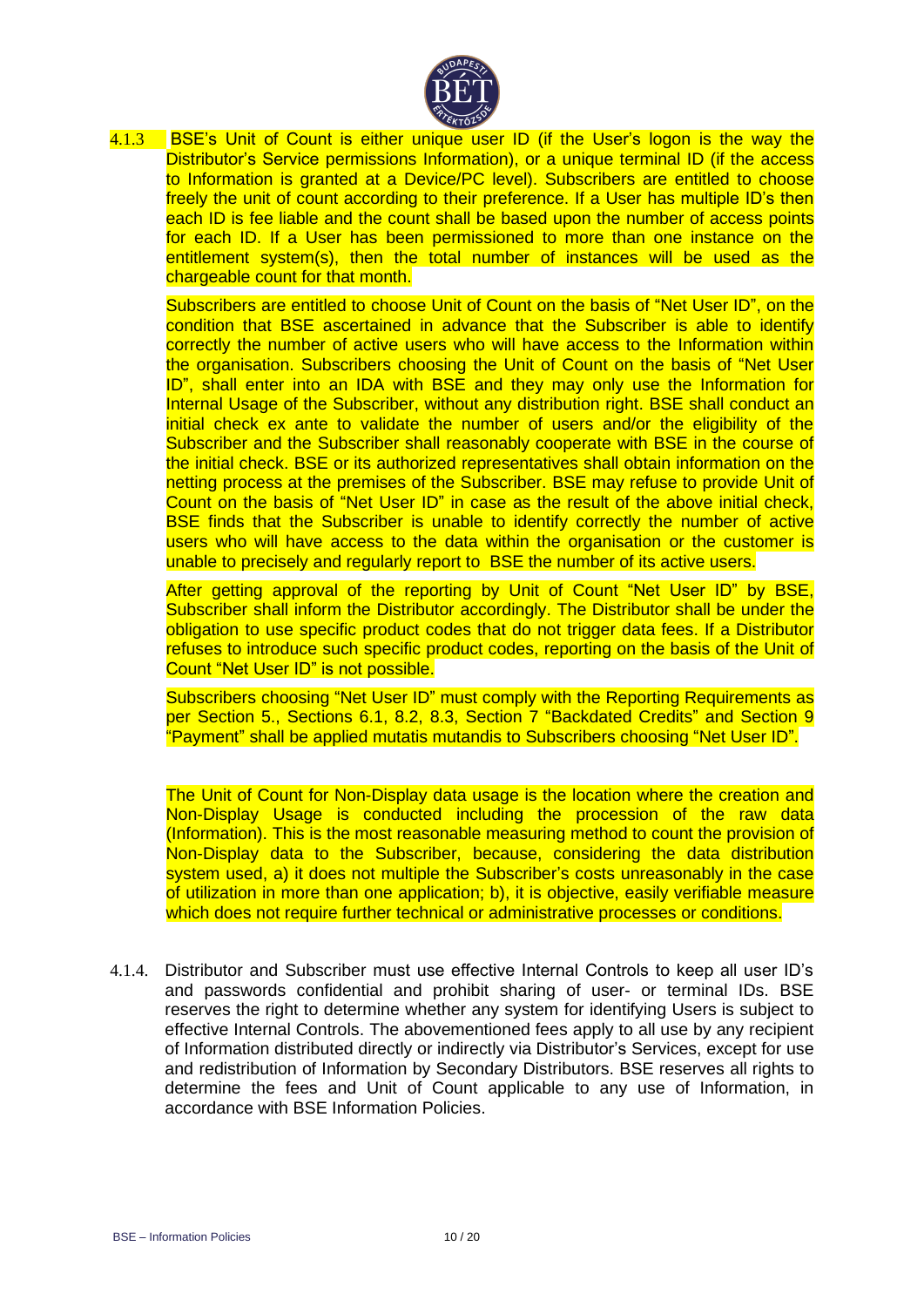

#### **5. Reporting Requirements**

- 5.1 Distributors are required to submit to BSE annual fees reports, summary and detailed reports on the use and distribution of Information. The annual fees report must be provided in all case types of Information distribution, the summary and detailed reports must be provided for all Real-time Information distribution (other than Real-time Index Package Information), for Websites displaying Delayed or End-of-Day Information or Real-time Index Package Information.
- 5.2 The annual fees report must be submitted in writing, by December  $15<sup>th</sup>$  of each year, by using the annual fees report template available on the BSE Website.
- 5.3 The summary report must be submitted in electronic form, by the  $30<sup>th</sup>$  Day of each month, by using the summary report template available on the BSE Website, or any other method approved in writing by BSE.
- 5.4 The detailed report must be submitted in electronic form, by the 30<sup>th</sup> Day of each month or the last Day of each calendar quarter depending on Distributor's request in the annual fees report. The detailed report must contain the data described in the table as follows:



**Usage Reporting Template**

| Distributor's Name, ID:       |                                             |                |           |         |                                     |                |                                  |                         |                                                 |                           |
|-------------------------------|---------------------------------------------|----------------|-----------|---------|-------------------------------------|----------------|----------------------------------|-------------------------|-------------------------------------------------|---------------------------|
| <b>Distributor's Address:</b> |                                             |                |           |         |                                     |                |                                  |                         |                                                 |                           |
| <b>Type of Distributor:</b>   | Primary                                     |                | Secondary |         |                                     |                |                                  |                         |                                                 |                           |
| Member of the BSE:            |                                             |                |           |         |                                     |                |                                  |                         |                                                 |                           |
| Report date:                  |                                             |                |           |         |                                     |                |                                  |                         |                                                 |                           |
| <b>Reporting Period:</b>      |                                             |                |           |         |                                     |                |                                  |                         |                                                 |                           |
|                               |                                             |                |           |         |                                     |                |                                  |                         |                                                 |                           |
| Number                        | <b>Name of Professional</b><br>User/Company | <b>Address</b> | City      | Country | <b>User Type</b><br>(Please select) | <b>User ID</b> | <b>Monthly Unit Fee</b><br>(ELR) | Number of<br>subscriber | Movement compared to<br>previous month<br>$+/-$ | <b>Total Fees</b><br>( R) |
| $\overline{1}$                |                                             |                |           |         | Prof.EndUser Lv1 1                  |                | 12.00                            |                         |                                                 | 0.00                      |
| $\overline{2}$                |                                             |                |           |         | Prof.EndUser Lvl 1                  |                | 12,00                            |                         |                                                 | 0.00                      |
| $\overline{\mathbf{3}}$       |                                             |                |           |         | Prof.EndUser Lvl 1                  |                | 12,00                            |                         |                                                 | 0.00                      |
| $\sim$                        |                                             |                |           |         | Prof.EndUser Lv1 1                  |                | 12,00                            |                         |                                                 | 0,00                      |
| $\sim$                        |                                             |                |           |         | Prof.EndUser Lv1 1                  |                | 12,00                            |                         |                                                 | 0.00                      |
| 6                             |                                             |                |           |         | Prof.EndUser Lvl 1                  |                | 12,00                            |                         |                                                 | 0,00                      |
| $\overline{7}$                |                                             |                |           |         | Prof.EndUser Lv1 1                  |                | 12,00                            |                         |                                                 | 0,00                      |
| 8                             |                                             |                |           |         | Prof.EndUser LvI 1                  |                | 12,00                            |                         |                                                 | 0.00                      |
| 9                             |                                             |                |           |         | Prof.EndUser Lv1 1                  |                | 12.00                            |                         |                                                 | 0.00                      |
| $10\,$                        |                                             |                |           |         | Prof.EndUser Lv1 1                  |                | 12,00                            |                         |                                                 | 0,00                      |
| 11                            |                                             |                |           |         | Prof.EndUser Lv1 1                  |                | 12,00                            |                         |                                                 | 0,00                      |
| 12                            |                                             |                |           |         | Prof.EndUser Lv1 1                  |                | 12,00                            |                         |                                                 | 0,00                      |
| 13                            |                                             |                |           |         | Prof.EndUser Lv1 1                  |                | 12.00                            |                         |                                                 | 0.00                      |
| 14                            |                                             |                |           |         | Prof.EndUser Lv1 1                  |                | 12,00                            |                         |                                                 | 0,00                      |
| 15                            |                                             |                |           |         | Prof.EndUser Lvl 1                  |                | 12,00                            |                         |                                                 | 0.00                      |
| 16                            |                                             |                |           |         | Prof.EndUser Lvl 1                  |                | 12,00                            |                         |                                                 | 0,00                      |
| 17                            |                                             |                |           |         | Prof.EndUser Lv1 1                  |                | 12.00                            |                         |                                                 | 0.00                      |
| 18                            |                                             |                |           |         | Prof.EndUser Lvl 1                  |                | 12,00                            |                         |                                                 | 0,00                      |
| <b>TOTAL FEES DUE:</b>        |                                             |                |           |         |                                     |                |                                  |                         |                                                 | 0,00                      |

**Non Professional Report** 

| <b>Usage Type</b>           | <b>Monthly Unit Fee</b><br>(EIR) | Number of<br>subscriber | Movement compared to<br>previous month<br>$+/-$ | <b>Total Fees</b><br>(ELR) |
|-----------------------------|----------------------------------|-------------------------|-------------------------------------------------|----------------------------|
| Best 20 Price Levels        | 5.00                             |                         |                                                 | $\Omega$                   |
| Best 10 Price Levels        | 3.00                             |                         |                                                 | $\Omega$                   |
| Best 5 Price Levels         | 2.00                             |                         |                                                 | $\Omega$                   |
| Best Price Level            | 1.00                             |                         |                                                 | $\mathbf{0}$               |
| Best 20 Price Levels (Pre)  | 4.00                             |                         |                                                 | $\mathbf{0}$               |
| Best 10 Price Levels (Pre)  | 2.50                             |                         |                                                 | $\Omega$                   |
| Best 5 Price Levels (Pre)   | 1.50                             |                         |                                                 | $\Omega$                   |
| Best Price Level (Pre)      | 0.80                             |                         |                                                 | $\Omega$                   |
| Best 20 Price Levels (Post) | 3.50                             |                         |                                                 | $\Omega$                   |
| Best 10 Price Levels (Post) | 2.00                             |                         |                                                 | $\Omega$                   |
| Best 5 Price Levels (Post)  | 1.00                             |                         |                                                 | $\mathbf{0}$               |
| Best Price Level (Post)     | 0.50                             |                         |                                                 | $\Omega$                   |
| <b>SUM</b>                  |                                  |                         |                                                 | $\Omega$                   |

**0,00 TOTAL SUM OF FEES :**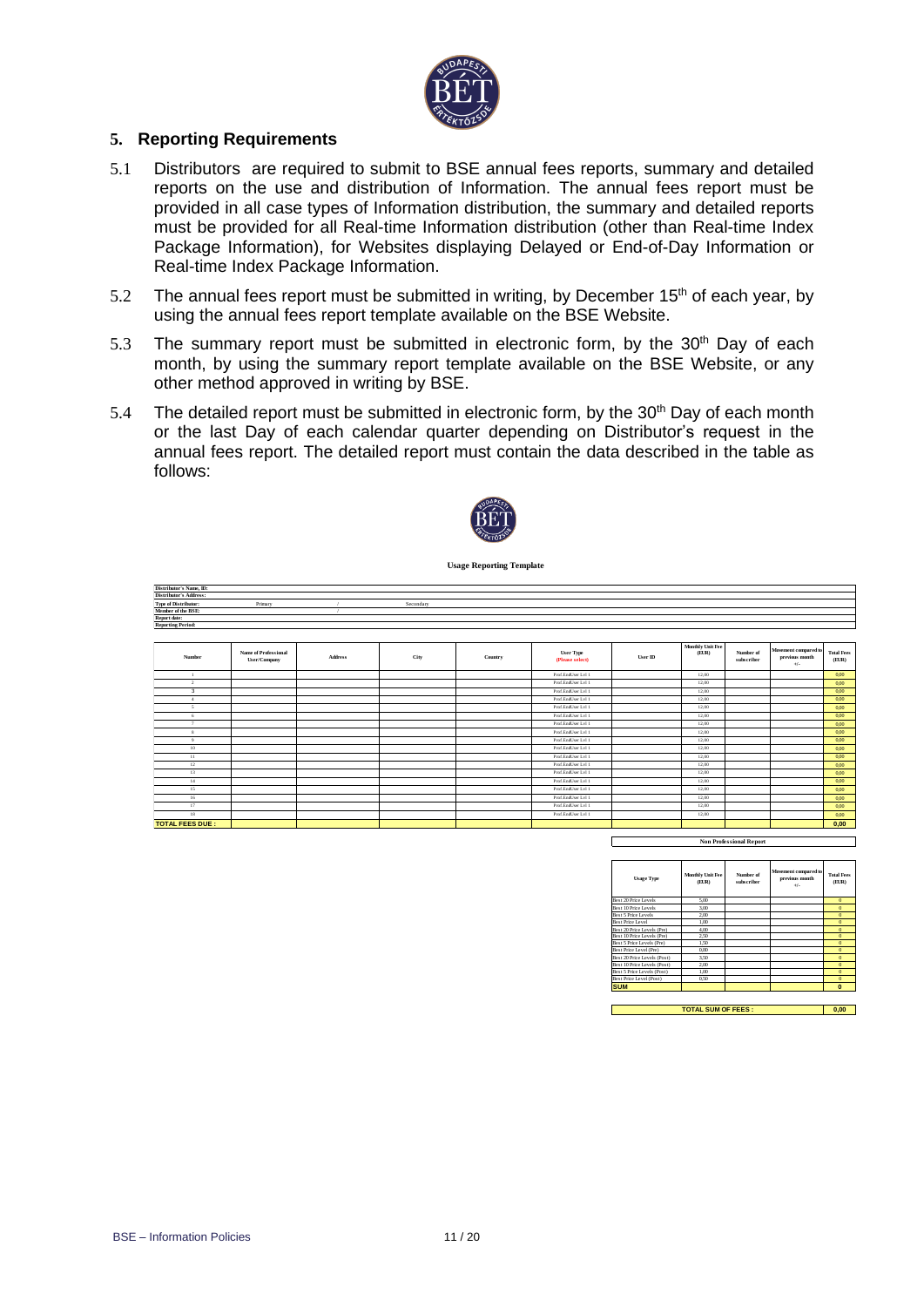

The above reporting template recommended by the BSE can be downloaded also from the BSE website here: [https://www.bse.hu/Vendorok/Vendor-Guidelines/Schedule-of-](https://www.bse.hu/Vendorok/Vendor-Guidelines/Schedule-of-Fees)**[Fees](https://www.bse.hu/Vendorok/Vendor-Guidelines/Schedule-of-Fees)** 

- 5.5 The parties agree in settlement for defined period, therefore the performance date of the services regarding the applicable tax laws is the due date of the consideration to be paid for services*.*
- 5.6 At Distributor's request, BSE may agree to different reporting conditions.

### **6. Basis of Count and Calculation of Fees**

- 6.1 Unless otherwise provided by the Agreement the monthly variable fees obligations relating to Distributor are based on the number of applicable Units of Count on the 1<sup>st</sup> Day of the subject month. The number of Units of Count at the 1<sup>st</sup> Day of the subject month must be reported in the summary report of the subject month to BSE. The number of Units of Count at the 1<sup>st</sup> Day of the subject month must be representative relating to the whole subject month. Fees apply on the same basis to any unauthorised use or redistribution of Information accessed via Distributor's Service.
- 6.2 In the case of Electronic Message Fee, the fees obligations of Distributor are based on the Units of Count effectively delivered by Distributor in the subject month. The quantity of Units of Count effectively delivered by Distributor must be reported in the summary report of the month following the subject month to BSE.
- 6.3 At Distributor' request BSE may accept different ways of calculations than set out above at BSE's sole discretion. In particular, BSE may accept reports based on partial month calculations, where the calculated amounts are approximate on monthly basis to the amounts owed to BSE in accordance with the abovementioned regulations.
- 6.4 BSE reserves the right to recover the full amount owed under the Agreement, in the event that correspondence, audit or other investigation reveals any significant differences between fees reported and calculated by a Distributor and fees calculated in accordance with the Agreement.
- 6.5 No monthly variable fees are payable, but reporting is due, in respect of:
	- (a) Internal use of the Information by Distributor's Group for quality control and monitoring purposes or product development or demonstration. BSE reserves the right to limit the number of units for which such fees are waived and to change the limit on three (3) months' notice to Distributor,
	- (b) any remote Device authorised to access a corresponding host Device, provided the host Device cannot be used simultaneously,
	- (c) emergency information facilities ("EIF") maintained by Distributor's Group or a User, provided (i) the Users using the Information at the EIF site are already paying fees at their normal location, (ii) the normal location is not operational and (iii) the number of Devices at the EIF site is lower than or equal to the number of Devices already reported for any such User at its usual location.
- 6.6 BSE reserves the right to grant the following waivers and adjustments with regards to the annual fees and monthly variable fees defined in Section 4: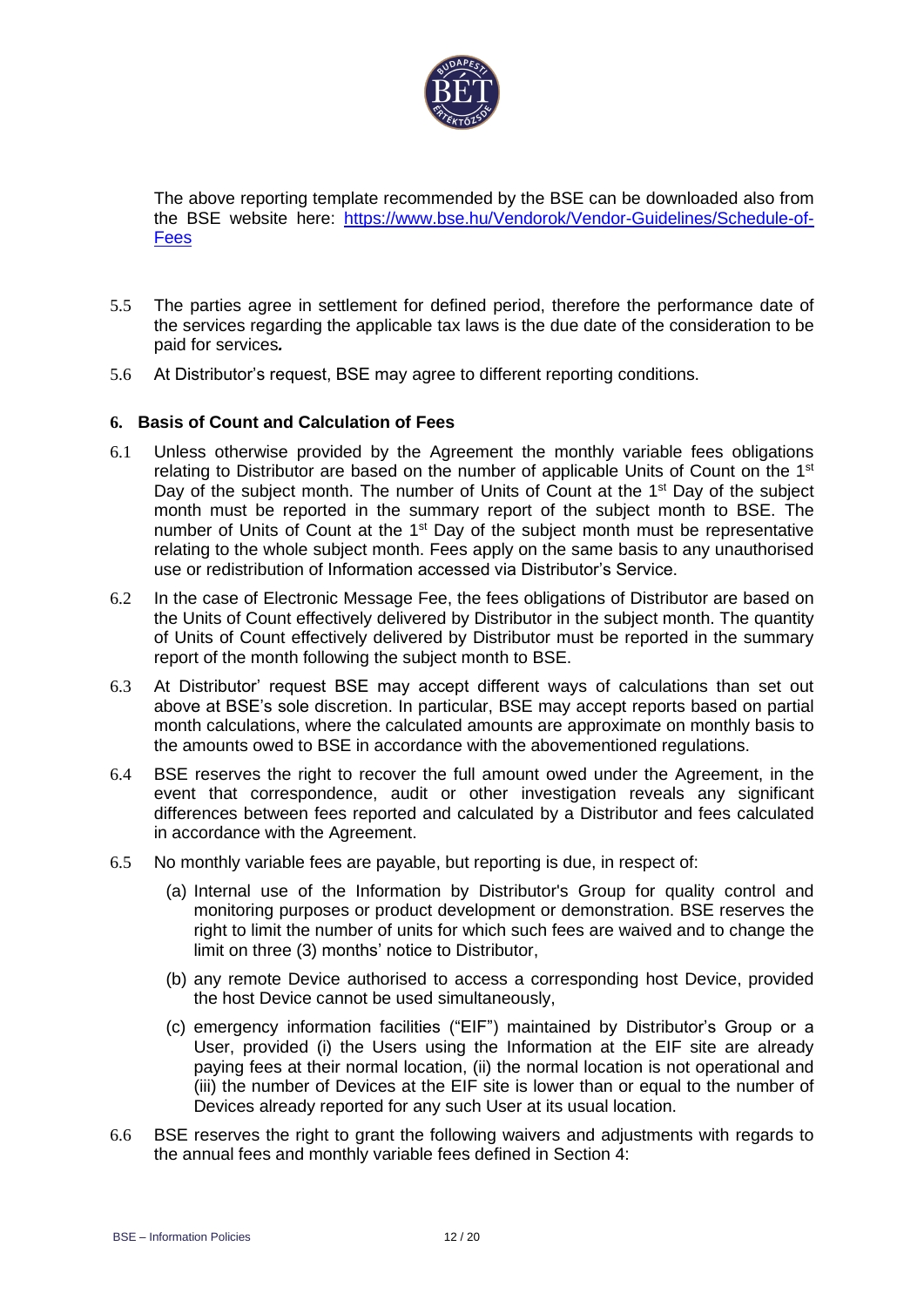

- 6.6.1 Introductory annual fee adjustment: partial waiver of the annual fees payable by a Distributor which executes an Agreement with BSE during a time period specified in advance by BSE. This waiver shall apply for a period of time defined by BSE starting with the Effective Date of the Agreement.
- 6.6.2 Introductory monthly fee adjustment: waiver or reduction of the monthly variable fees payable by a Distributor with respect to those Subscribers which execute a Subscriber Agreement with the Distributor during a time period specified in advance by BSE, and with respect to those new Users of a Subscriber already having a valid Subscriber Agreement with the Distributor which become Users of Information during this period of time. This adjustment shall apply for a period of time defined by BSE starting with the execution of the Subscriber Agreement or with the grant of access to Information, as applicable. Unless otherwise specified by BSE, Distributors shall comply with the relevant reporting obligations as specified in Section 5 regarding Subscribers and Users benefiting from this adjustment.
- 6.6.3 Free trial: a time period defined by BSE during which the Distributor may grant access to specified BSE Information normally liable to monthly variable fees to any Person, without the obligation to execute a Subscriber Agreement with, or pay monthly variable fees in respect of, these Persons. BSE may, however, require Distributors to submit reports on such use of the Information.
- 6.7 The adjustments defined in Section 6.6 shall be announced and made available equally to all Distributors. BSE will specify the terms and conditions of these actions when announcing such actions. BSE reserves the right to inform the public on such actions.
- 6.8 BSE reserves the right at BSE's sole discretion to grant the adjustments described in Sections 6.6.2 and 6.6.3 upon individual requests by Distributors, in particular where the Distributor is undertaking market-building or marketing campaigns designed to increase the usage of BSE Information. BSE does not inform other Distributors on granting such adjustments, however BSE undertakes to grant similar requests by other Distributors under equal conditions.
- 6.9 BSE reserves the right to make the grant of fees adjustments as defined in Sections 6.6 to 6.8 conditional upon additional procedures, declarations or agreements.

# **7. Backdated Credits**

7.1 Distributor reports may contain credits for User cancellations within a three (3) month period prior to the beginning of the current reporting period. No credits or offsets may be claimed in relation to fees paid for earlier periods without the prior written approval of BSE.

# **8. Billing**

- 8.1 The proportion of annual fees applicable to the period between the Commencement Date and the end of the calendar year will be invoiced by BSE to Distributor within five (5) business Days of Commencement Date. In subsequent years BSE will invoice all annual fees to Distributor in accordance with Section 8.5.
- 8.2 BSE will prepare and send invoices for other fees to Distributor in accordance with the Agreement and based on the reports received.
- 8.3 The amount of VAT will be calculated and included in the invoice of BSE in addition to the net fees payable by the Distributor if it is applicable in accordance with the relevant law.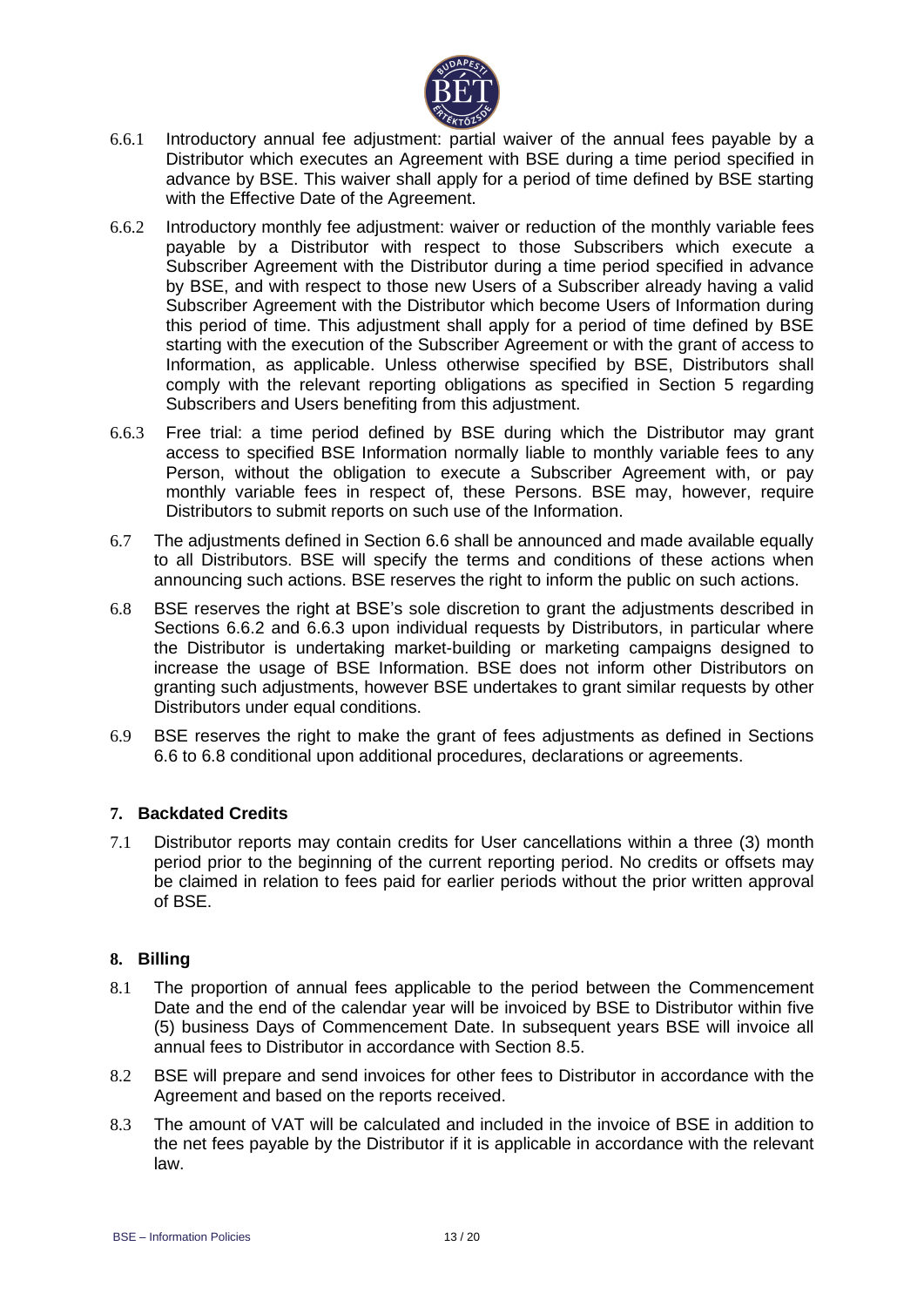

- 8.4 In the years after concluding the Agreement, Distributor may decide whether Distributor wishes to pay the annual fees defined above in a lump sum at the beginning of the year, or in two equal instalments every half year.
- 8.5 In each calendar year, Distributor shall declare in a written form by December  $15<sup>th</sup>$ which of the two payment schemes detailed above it chooses for the next calendar year. If Distributor fails to submit this declaration to BSE by the defined date, BSE automatically applies payment by a lump sum for the annual fees of Distributor.
- 8.6 In the case of payment in a lump sum, BSE will invoice all annual fees in a lump sum in respect of the whole year to Distributor by January  $5<sup>th</sup>$ . In the case of payment in two equal instalments, BSE will invoice the two instalments by January  $5<sup>th</sup>$  and by July  $5<sup>th</sup>$ , respectively.

### **9. Payment**

- 9.1 Distributors are required to pay to BSE the fees specified in BSE Schedule of Fees of Information Products, clear of any currency conversion or transmission charges, and shall also pay the amount of VAT if it is included in the invoice according to Section 8.3.
- 9.2 Distributors have no right to set-off or to make any reduction or adjustment of amounts due to BSE.
- 9.3 Distributors are required to remit payment of the fees including value added tax and the costs becoming payable under Section 8.6 of the IDA if applicable – by bank transfer to the account given by the BSE within thirty (30) Days of receiving the invoice. Distributor ID number must be included on all transfers to BSE's bank account.
- 9.4 If payments are overdue, Distributor shall pay to BSE late interest in accordance with the relevant provisions of the Hungarian Civil Code. (Act V of 2013. Chapter XXIII Section 6:155)

#### **10. Glossary of Terms**

10.1 Except where specified and where the context otherwise requires, capitalised terms used in the Agreement shall have the meanings set out in this Glossary.

**Affiliated Companies:** A subsidiary in which Distributor directly or indirectly owns more than 50% of the issued share capital and exercises effective control, or a holding company that directly or indirectly owns at least 50% of Distributor's issued share capital and exercises effective control.

**Agreement:** The IDA, together with BSE Schedule of Fees of Information Products, BSE Information Policies, BSE Information Packages and BSE Technical Specifications as published by BSE and amended from time to time in accordance with the Agreement.

**Annex 1, 2, 3:** Annex 1 – 3 to the IDA, as amended from time to time in accordance with the Agreement.

**APA:** 'Approved publication arrangement', a Person authorised to provide the service of publishing trade reports on behalf of investment firms pursuant to Articles 20 and 21 of Regulation (EU) No 600/2014.

**APA Market Data:** Data published by investment service providers in accordance with Articles 20 and 21 of MiFIR, and received by BSE from contracted APAs for the redistribution of the content. List of APAs can be found in the Annex of the present Information Policies.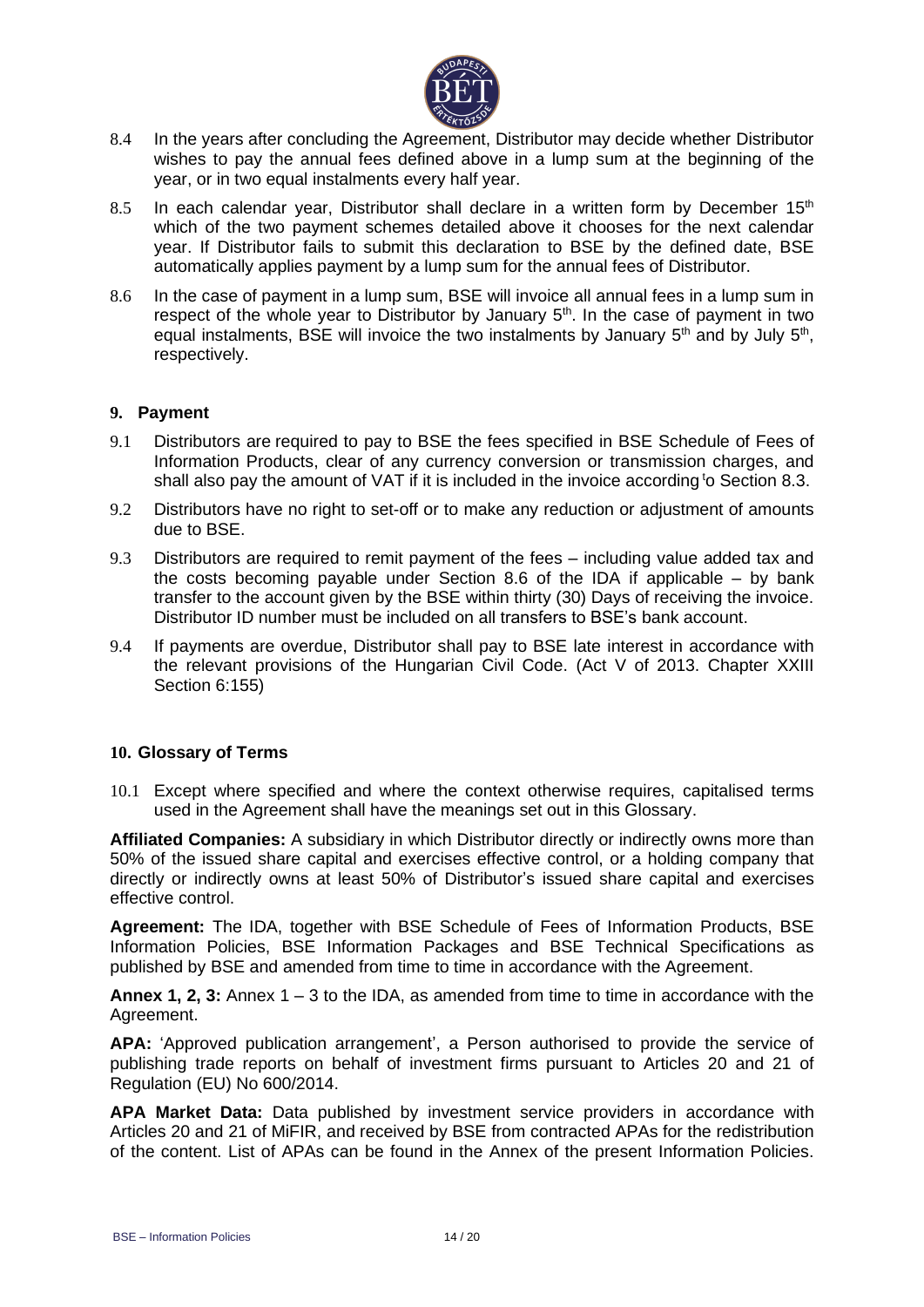

APA Market Data constitutes part of the APA Market Data Package defined in BSE Information Packages.

**BSE**: The Budapest Stock Exchange Ltd.

**BSE Information Packages:** BSE Information Packages as published by BSE on BSE Website and amended from time to time in accordance with the Agreement.

**BSE Information Policies:** BSE Information Policies as published by BSE on BSE Website and amended from time to time in accordance with the Agreement.

**BSE Schedule of Fees of Information Products:** BSE Schedule of Fees of Information Products as published by BSE on BSE Website and amended from time to time in accordance with the Agreement.

**BSE Technical Specifications:** BSE Technical Specifications as published by BSE on BSE Website and amended from time to time in accordance with the Agreement.

**BSE Website:** Internet pages found under the URLs [www.bse.hu](http://www.bse.hu/) and [www.bet.hu.](http://www.bet.hu/)

**Commencement Date**: Date specified in Annex 2 of the IDA or other date agreed in writing between the parties.

**Continuous Display:** Uninterrupted and connected display of Information on a Device.

**Customer Area:** A Location used by Distributor or Subscriber where any number of Devices may be installed for the purposes of public information only, in a manner that allows an indefinite number of Persons to view the Information on such Device(s) but does not allow either the operator of the Location or the Persons viewing the Information to download, process or distribute Information.

**Day**: Calendar day.

**Delayed Information**: Information that is delayed by (minimum) fifteen (15) minutes from the time of original dissemination.

**Derived Information:** Information processed in a way that the Information itself may not be determined/ incorporated or reversed engineered or which may substitute the Information.

**Device:** Any unit of equipment, fixed or portable, that receives, accesses or displays Information in visible, audible or other comprehensible form. BSE reserves the right to determine whether any item of equipment constitutes a Device.

**Disaggregated Data:** Data provided by BSE based on Commission Delegated Regulation (EU) 2017/572 and in accordance with Section 2.5.8.2 of BSE Information Policies. Disaggregated Data constitutes part of the Disaggregated Data Package defined in BSE Information Packages.

**Display Data:** Display Data is the market data provided or used through the support of a monitor or a screen and that is human readable.

**Distributor:** Any Person entered into the Agreement with BSE to be an authorised distributor of Information.

**Distributor's Group**: For any Distributor, the Distributor, Affiliated Companies and Service Facilitators approved by BSE.

**Electronic Message**: Any items of Information relating to a single instrument requested at any one time. BSE reserves the sole right to determine whether items of Information constitute a single Electronic Message.

**Emergency Information Facilities ("EIF"):** Emergency Information Facilities as set out in BSE Information Policies.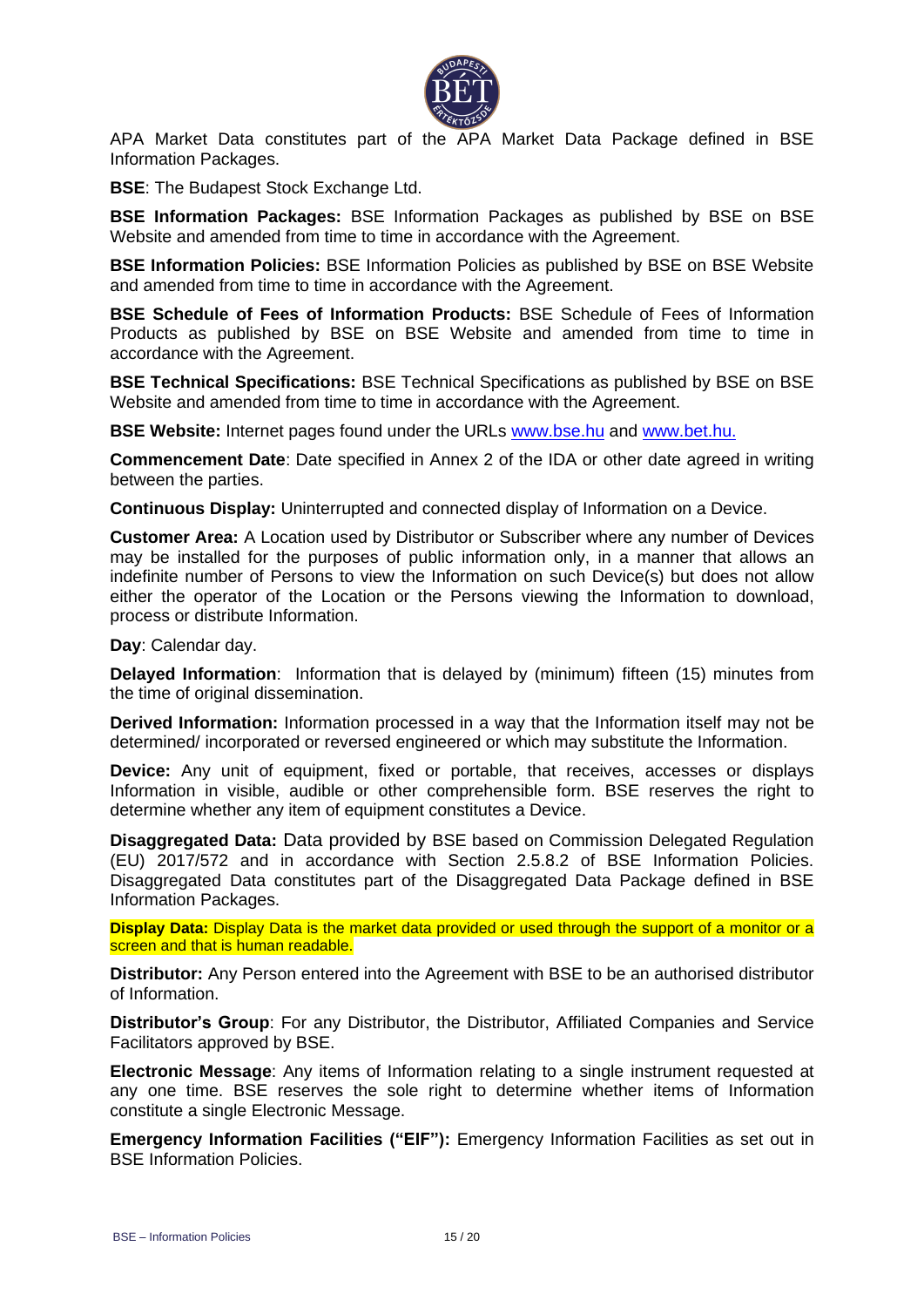

**End-of-Day Information:** Information provided after close of trading that reflects the activity of the same trading Day.

**Exchange Member:** Entity having right to trade on BSE. With respect to MiFID OTC Data, an Exchange Member shall be considered as Information Provider.

**Exchange Rules:** All valid and effective Exchange Rules, Exchange Orders and decisions of BSE.

**IDA**: The Information Distribution Agreement document and its Annexes 1, 2, 3 and 4 as signed by Distributor and BSE and amended from time to time in accordance with the Agreement.

**Information:** The information available to be licensed by BSE under the Agreement, as published by BSE from time to time.

**Information Packages:** Packages of Information which Distributor can select and receive from BSE in return for fees as specified in BSE Schedule of Fees of Information Products. Information Packages are described in detail in BSE Information Packages.

**Information Provider:** Any third party source of information that licenses BSE to make its information available as Information under the Agreement, whether such Information is disseminated by BSE, by its originator, or by a third party.

**Intellectual Property Rights:** Patents, trademarks, service marks, copyrights, database rights, topography rights, industrial design, know-how, trade secrets and any other rights relating to intellectual properties in accordance with the applicable laws.

**Internal Controls:** Systems, rules, procedures, authorisations and disciplines which, taken together and to the satisfaction of BSE:

- (a) record and identify all authorised access to Information,
- (b) inhibit unauthorised access to Information, or identify and record unauthorised access and facilitate appropriate action.

Internal Controls are regarded as effective if there is auditable evidence of their operation throughout the relevant period.

**Internal (Usage):** Usage by the employees of the contractual party.

**Issuer:** The Person that qualifies as an issuer of BSE according to the regulations of BSE.

**Licensee:** Any Subscriber of Exchange Member who concludes an agreement on Non-Display Usage with BSE.

**Location:** Any single room (a) containing one or more Devices or (b) used as the address for one or more Users.

**Media Distribution:** Media Distribution of Information as described in BSE Information Policies.

**MiFIR:** Regulation (EU) No 600/2014 of the European Parliament and of the Council of 15 May 2014 on markets in financial instruments and amending Regulation (EU) No 648/2012

**Net User ID:** The Net User ID is the Unit of Count used for End Users of the Professional Subscriber distributed by one or more Primary Distributor and/or Secondary Distributors through one or more User IDs.

**Non-Display Data:** Non-Display Data is all the market data which does not meet the definition of Display Data.

**Non-Display Usage or NDU**: Usage types of Non-Display Data that partially or wholly utilize Information in a way that the Information itself is not revealed, may not be determined,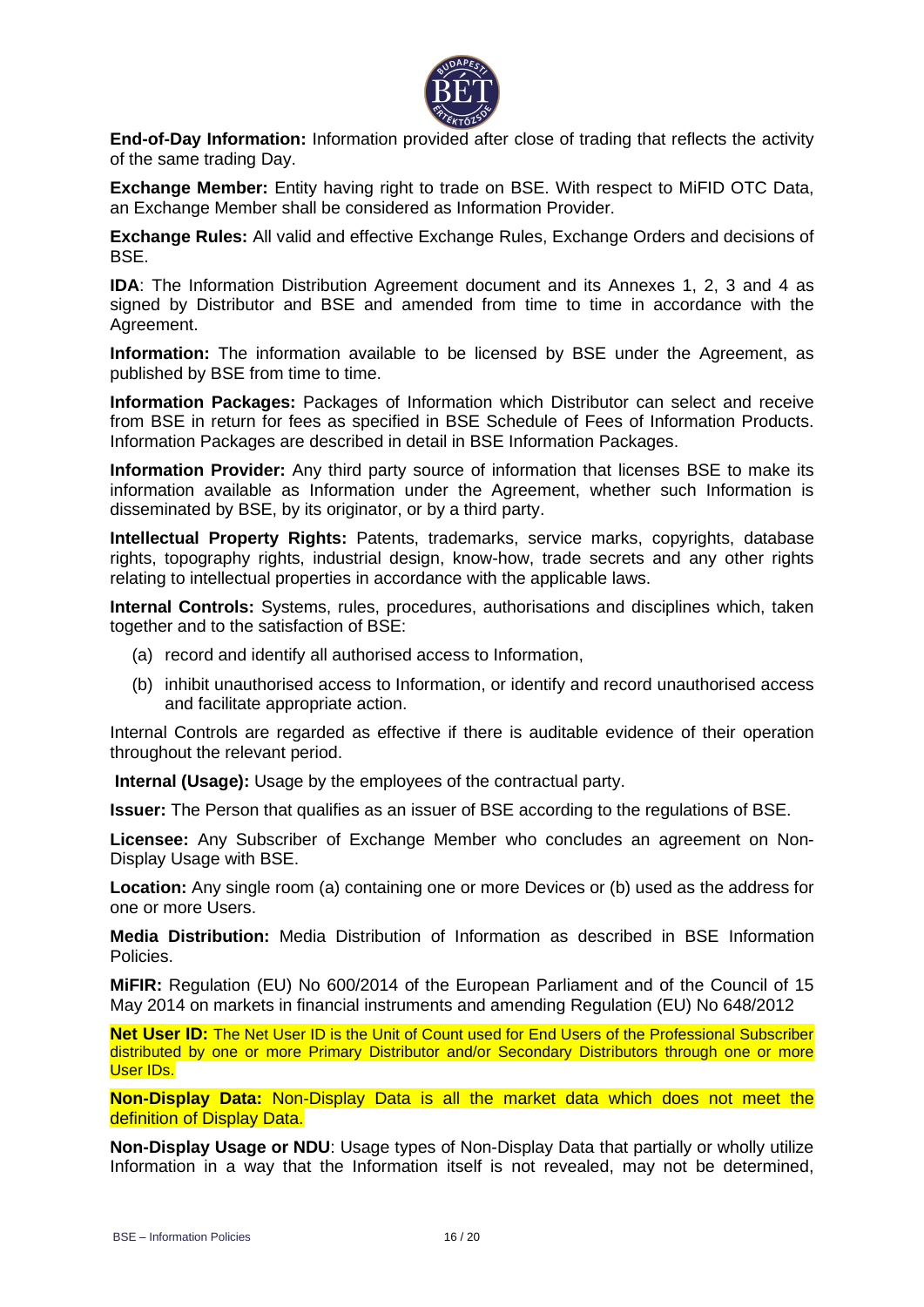

reversed engineered or which may not substitute the Information. NDU types are the following:

- NDU MTF: Non-Display Usage of Information solely for operating trading platforms including but not limited to multilateral trading facilities (MTFs), organized trading facilities (OTFs)
- **NDU SI: Non-Display Usage of Information by an investment firm which, on an** organised, frequent systematic and substantial basis, deals on own account when executing client orders outside a regulated market, an MTF or an OTF without operating a multilateral system (e.g. Systematic Internaliser).,
- NDU Off-Exchange Trading: Non-Display Usage of Information for supporting tradingbased activities outside the Budapest Stock Exchange's official trading venue including but not limited to proprietary trading or market making activity.
- NDU Trading: Non-Display Usage of Information for supporting trading-based activities – with the exception of usage solely for operating trading platforms as set out above – conducted solely on the Budapest Stock Exchange' trading venues including but not limited to proprietary trading and/or brokerage activities (In case of Non-BSE based trading support the NDU Off-Exchange Trading license applies).
- NDU Other: Non-Display Usage of Information for various applications, calculations and/or evaluations including but not limited to portfolio evaluation, risk management, compliance and surveillance programs, Index creation and other financial product creation (including but not limited to CFDs) based on Real-time and/or Delayed Information

All references to New Original Works or NOW shall be replaced with Non-Display Data Usage or NDU; the creation and/or use of NOW shall be replaced with conducting Non-Display Data Usage; and distribution of NOW shall be replaced with "use of Information and distribution of the data derived".

**Office Area**: A Location used by Distributor or Subscriber where any number of Devices may be installed for the purposes of Internal use of Information only and not for public information, in a manner that allows an indefinite number of employees of the Distributor to view the Information on such Device(s) however prohibits any further downloading, processing or distribution of the Information.

**Other Connection Point(s):** Connection points described by BSE in Annex 2, other than the Physical Points of Access, from where the Distributor is capable of receiving the Information.

**Person**: A natural person, legal entity, and other proprietorship, corporation, partnership or organisation not recognised as legal entity.

**Physical Point of Access:** The technical equipment(s), as specified in BSE Technical Specifications, which the Distributor may connect to for the purposes of taking delivery of the Information.

**Primary Distributor:** A Distributor that receives access to Information directly via any Physical Point of Access.

**Professional Subscriber:** Professional Subscriber is a customer who uses market data to carry out a regulated financial service or regulated financial activity or to provide a service for third parties, or who is considered to be a large undertaking, i.e. meeting two of the following size requirements on a company basis: (i) balance sheet total of EUR 20 000 000 (ii) net turnover of EUR 40 000 000 (iii) own funds of EUR 2 000 000.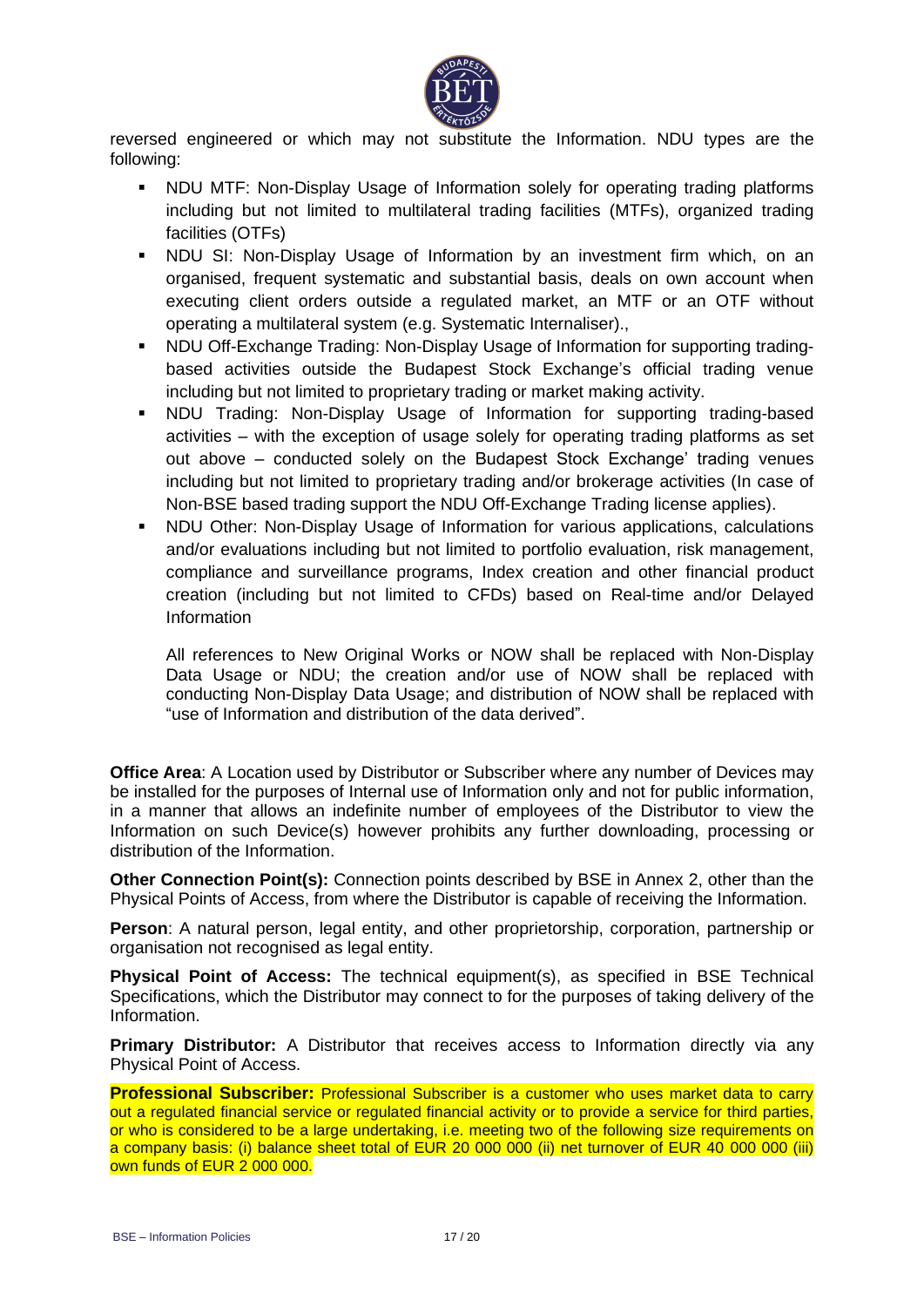

**Non-Professional Subscriber:** Non-Professional Subscriber is a customer who does not meet the definition of Professional Subscriber and using the Information solely for private, non-commercial purposes.

**Real-time Index Package Information:** Real-time Information included in the Real-time Index Package.

**Real-time Information:** All Information from the time of original dissemination to the time fifteen (15) minutes after such dissemination.

**Reporting Requirements**: The reporting requirements as set out in BSE Information Policies.

**Secondary Distributor:** A Distributor that receives access to Information from another Distributor.

**Service:** Any service provided by a member of Distributor's Group that includes Information in any form.

**Service Facilitator**: A Person authorised by Distributor to receive Information from Distributor or Affiliated Companies for the sole purpose of facilitating dissemination of Information in Distributor's Service in accordance with the Agreement.

**Snapshot:** The intermittent display of Information on a Device at consecutive occasions updating no more than once every five (5) minutes in a manner that allows no knowledge of any Information generated in the preceding period.

**Subscriber:** Any Person, other than a Primary Distributor or a Secondary Distributor, that receives access to Information directly or indirectly via a Distributor's Service.

**Subscriber Agreement:** A legally valid agreement governing Subscriber's use of Information in accordance with the Agreement.

**Ticker**: A continuous moving display of last transactions relating to all BSE instruments provided on a Device set up in a Customer Area. Standard display allows simultaneous display of defined number of transactions, which is updated whenever a further transaction occurs on any BSE instrument.

**Trading System:** The hardware and software components operated by the Exchange or its agent(s) through which trading takes place. The Trading System include both the Xetra and the MMTS trading systems and all IT systems that make electronic trading on the Exchange possible, which the Exchange introduces for this purpose, including the rental of such system and the use thereof within the frameworks of an outsourced activity.

**TV Ticker Display Mode**: Display of selected items of Real-time Information in ticker tape displays on TV screens, with values updated no more frequently than once every three (3) minutes. The Information may only be used in line with the rules of TV Ticker Display Mode as set out in BSE Information Policies.

**Unit of Count:** The Unit of Count is the unit used to measure the level of use of market data to be invoiced to the customer and that is applied for fee purposes. It should distinguish between the type of use, i.e. display use and non-display use, which may be User ID, terminal ID, Device, Electronic Message, Location, TV network or Website.

**URL:** The URL is the address of a resource, or [file,](http://www.learnthat.com/define/f/file.shtml) available on the Internet. The URL contains the protocol of the resource (e.g. http:// or ftp://), the domain name for the resource, and the hierarchical name for the [file](http://www.learnthat.com/define/f/file.shtml) (address). The URL could point to other things, [CGI](http://www.learnthat.com/define/c/cgi.shtml) programs, [Java](http://www.learnthat.com/define/j/java.shtml) programs, graphic [files,](http://www.learnthat.com/define/f/file.shtml) or other resources available on the Internet.

**User ID:** An individual uniquely identified (by user ID, terminal ID and confidential password or other unambiguous method acceptable to BSE) and authorised or allowed to access Information supplied directly or indirectly by a Distributor.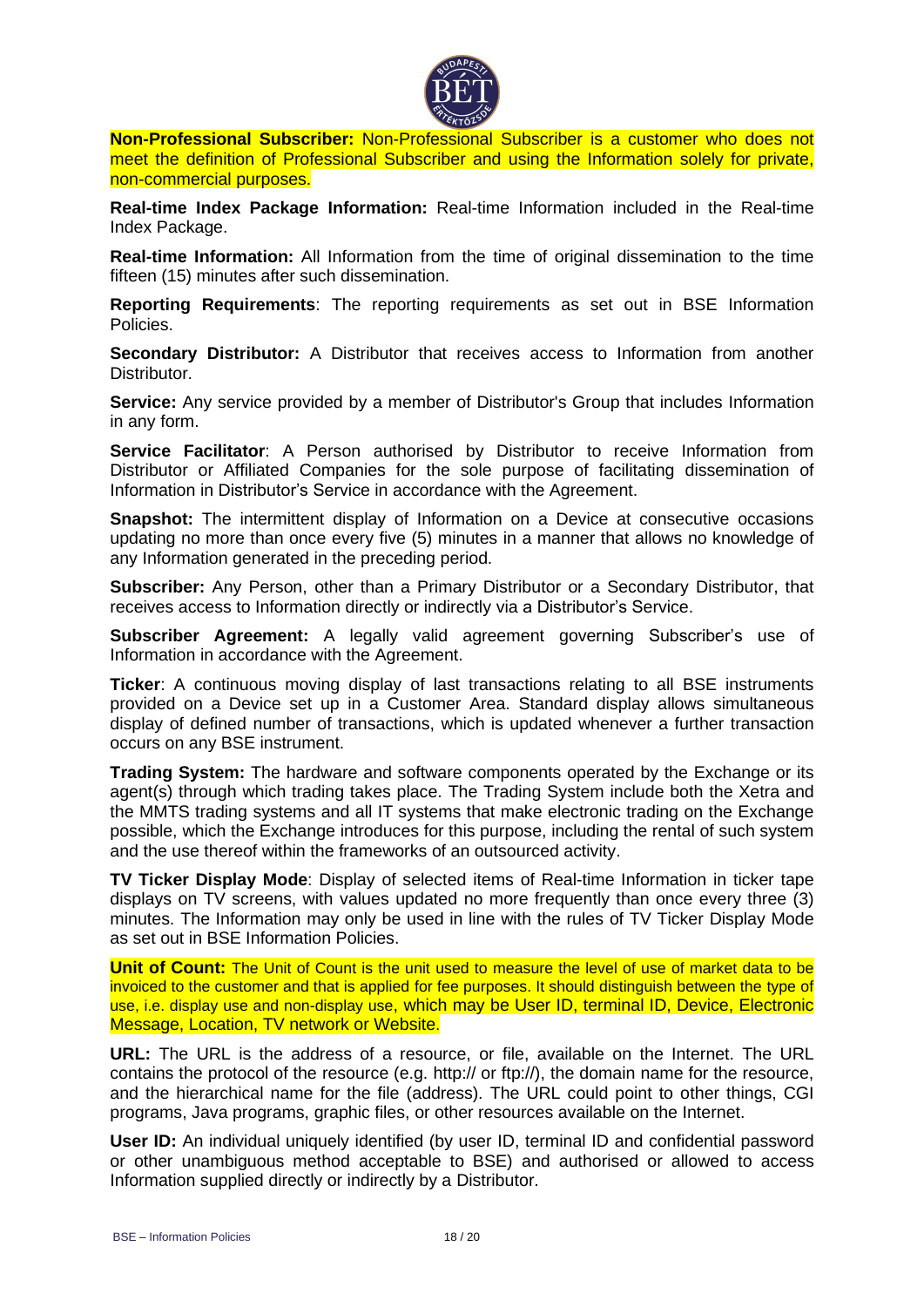

Website: A public Internet site determined by BSE to be a single website for purposes of reporting or fees payment. A website may be:

- (a) a home page and/or pages linked to the home page, forming all or part of a single distinct website,
- (b) a URL,
- (c) an individual product, service or publication of Distributor or Subscriber, having its own domain name, identity or brand,
- (d) a web-hosted solution provided by Distributor to an individual Subscriber,
- (e) a WAP page.

**WBAG:** Wiener Börse AG